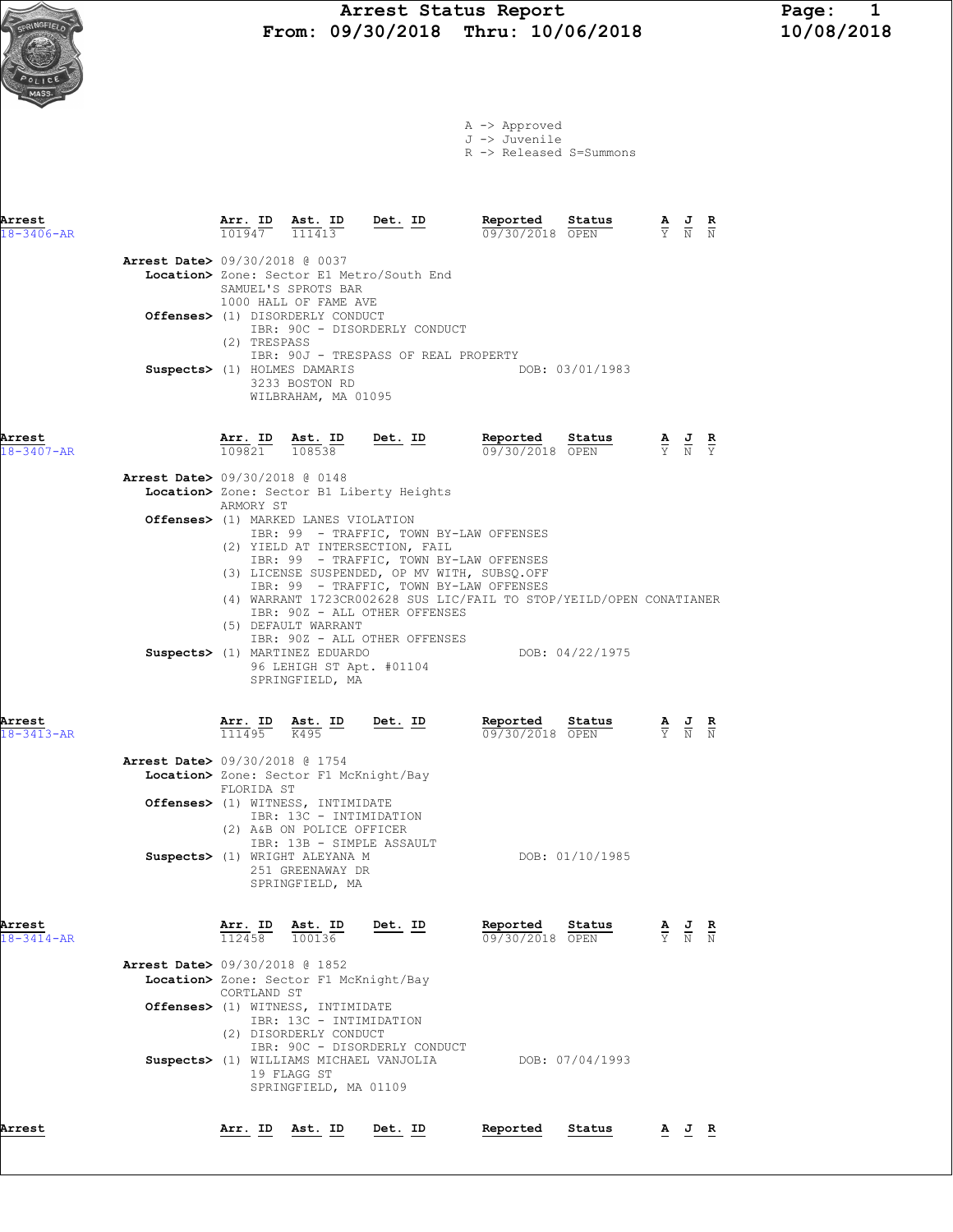## Arrest Status Report Page: 2<br>09/30/2018 Thru: 10/06/2018 10/08/2018 From: 09/30/2018 Thru: 10/06/2018

|                            |                                          |                             |                                                                                                                                  |                                                                                                                       | A -> Approved<br>J -> Juvenile<br>R -> Released S=Summons                                                                                             |                                                                                                       |  |
|----------------------------|------------------------------------------|-----------------------------|----------------------------------------------------------------------------------------------------------------------------------|-----------------------------------------------------------------------------------------------------------------------|-------------------------------------------------------------------------------------------------------------------------------------------------------|-------------------------------------------------------------------------------------------------------|--|
| $18 - 3415 - AR$           |                                          |                             | 112458 100136                                                                                                                    |                                                                                                                       | 09/30/2018 OPEN Y N N                                                                                                                                 |                                                                                                       |  |
|                            | Arrest Date> 09/30/2018 @ 1852           | CORTLAND ST                 | Location> Zone: Sector F1 McKnight/Bay<br>Offenses> (1) WITNESS, INTIMIDATE<br>IBR: 13C - INTIMIDATION<br>(2) DISORDERLY CONDUCT | IBR: 90C - DISORDERLY CONDUCT                                                                                         |                                                                                                                                                       |                                                                                                       |  |
|                            |                                          |                             | Suspects> (1) BYNUM KENNY LEE<br>397 MAPLE ST Apt. #3<br>HOLYOKE, MA 01040                                                       |                                                                                                                       | DOB: 10/16/1993                                                                                                                                       |                                                                                                       |  |
| Arrest<br>$18 - 3416 - AR$ |                                          |                             |                                                                                                                                  | $\frac{\texttt{Arr.}}{112458}$ $\frac{\texttt{Ab.}}{100136}$ $\frac{\texttt{Det.}}{6}$ $\frac{\texttt{ID}}{100136}$   | Reported Status<br>09/30/2018 OPEN                                                                                                                    | $\frac{\mathbf{A}}{\overline{Y}}$ $\frac{\mathbf{J}}{\overline{N}}$ $\frac{\mathbf{R}}{\overline{N}}$ |  |
|                            | <b>Arrest Date&gt;</b> 09/30/2018 @ 1852 | CORTLAND ST                 | Location> Zone: Sector F1 McKnight/Bay<br>(2) STOP FOR POLICE, FAIL                                                              | Offenses> (1) LICENSE SUSPENDED, OP MV WITH                                                                           | IBR: 99 - TRAFFIC, TOWN BY-LAW OFFENSES                                                                                                               |                                                                                                       |  |
|                            |                                          |                             | (4) DISORDERLY CONDUCT<br>Suspects> (1) DAVIS JAMEL RALEEK<br>18 CARVER ST<br>SPRINGFIELD, MA 01108                              | (3) RECKLESS OPERATION OF MOTOR VEHICLE<br>IBR: 90C - DISORDERLY CONDUCT<br>IBR: 90G - LIQUOR LAW VIOLATIONS          | IBR: 99 - TRAFFIC, TOWN BY-LAW OFFENSES<br>IBR: 99 - TRAFFIC, TOWN BY-LAW OFFENSES<br>(5) ALCOHOL IN MV, POSSESS OPEN CONTAINER OF<br>DOB: 01/24/1984 |                                                                                                       |  |
| Arrest<br>$18 - 3418 - AR$ |                                          |                             | $\frac{\texttt{Arr.}}{112462}$ $\frac{\texttt{Ab.}}{107942}$                                                                     | $Det. ID$                                                                                                             | Reported Status<br>09/30/2018 OPEN                                                                                                                    | $\frac{\mathbf{A}}{\mathbf{Y}}$ $\frac{\mathbf{J}}{\mathbf{N}}$ $\frac{\mathbf{R}}{\mathbf{Y}}$       |  |
|                            | Arrest Date> 09/30/2018 @ 2114           | 56 HIGH ST                  | Suspects> (1) GLADDEN SHARON ANN<br>56 HIGH ST Apt. #532<br>SPRINGFIELD, MA 01105                                                | Location> Zone: Sector E2 Metro/6Corners<br>Offenses> (1) ASSAULT W/DANGEROUS WEAPON<br>IBR: 13A - AGGRAVATED ASSAULT | DOB: 11/08/1989                                                                                                                                       |                                                                                                       |  |
| Arrest<br>$18 - 3419 - AR$ | Arrest Date> 09/30/2018 @ 2057           |                             | $\frac{\texttt{Arr. ID}}{111531}$ $\frac{\texttt{ Ast. ID}}{112505}$<br>56 HIGH ST Apt. #3FL                                     | Det. ID<br>Location> Zone: Sector E2 Metro/6Corners                                                                   | Reported<br>Status<br>09/30/2018 OPEN                                                                                                                 | $\frac{\mathbf{A}}{\mathbf{Y}}$ $\frac{\mathbf{J}}{\mathbf{N}}$ $\frac{\mathbf{R}}{\mathbf{Y}}$       |  |
|                            |                                          |                             | Offenses> (1) DEFAULT WARRANT<br>Suspects> (1) ANDINO IRIS LISANDRA<br>68 FARGO ST<br>SPRINGFIELD, MA 01108                      | IBR: 90Z - ALL OTHER OFFENSES                                                                                         | DOB: 05/18/1982                                                                                                                                       |                                                                                                       |  |
| Arrest<br>$18 - 3421 - AR$ |                                          | Arr. ID<br>$\frac{112447}{$ | $\frac{\text{Ast.}}{112448}$                                                                                                     | Det. ID                                                                                                               | Reported<br>Status<br>10/01/2018 OPEN                                                                                                                 | $\frac{\mathbf{A}}{\mathbf{Y}}$ $\frac{\mathbf{J}}{\mathbf{N}}$ $\frac{\mathbf{R}}{\mathbf{Y}}$       |  |
|                            | <b>Arrest Date&gt;</b> 10/01/2018 @ 0101 |                             |                                                                                                                                  | Location> Zone: Sector A N. End/Memorial                                                                              |                                                                                                                                                       |                                                                                                       |  |

 BAYSTATE PLACE 414 CHESTNUT ST Offenses> (1) ARREST WARRANT (STRAIGHT)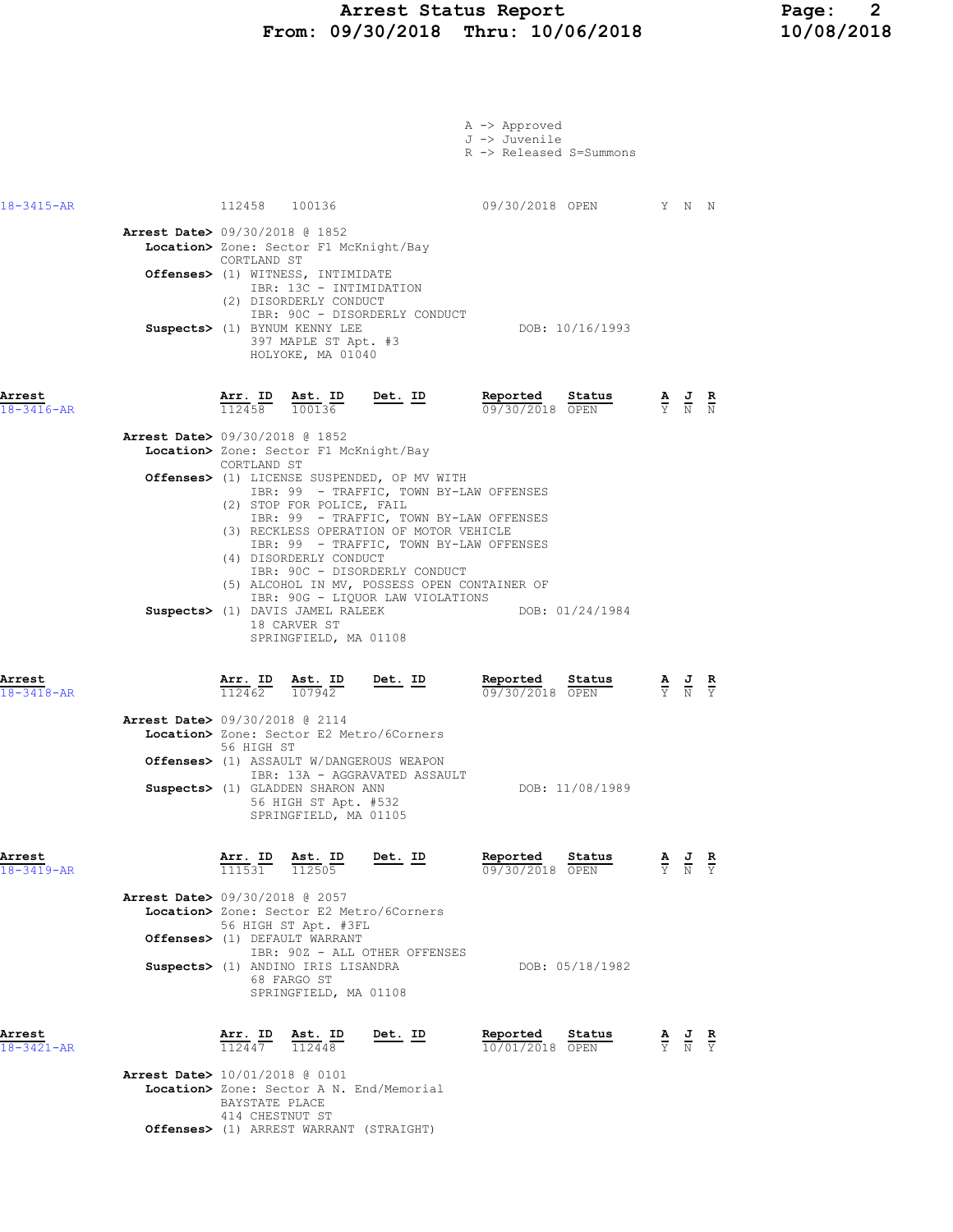# Arrest Status Report Page: 3<br>09/30/2018 Thru: 10/06/2018 10/08/2018 From: 09/30/2018 Thru: 10/06/2018

|                            |                                          |                                          |                                                                                                |                                                                                                                                                                                                                                                                                          | A -> Approved<br>J -> Juvenile<br>R -> Released S=Summons                                                                          |                 |                                                                                                       |  |
|----------------------------|------------------------------------------|------------------------------------------|------------------------------------------------------------------------------------------------|------------------------------------------------------------------------------------------------------------------------------------------------------------------------------------------------------------------------------------------------------------------------------------------|------------------------------------------------------------------------------------------------------------------------------------|-----------------|-------------------------------------------------------------------------------------------------------|--|
|                            | Suspects> (1) ARGUETA DANY               |                                          | (4) LIGHTS VIOLATION, MV<br>47 HOME ST Apt. #1ST<br>SPRINGFIELD, MA 01104                      | IBR: 90Z - ALL OTHER OFFENSES<br>IBR: 35A - DRUG / NARCOTIC VIOLATIONS<br>(3) UNREGISTERED MOTOR VEHICLE                                                                                                                                                                                 | (2) DRUG, POSSESS TO DISTRIB CLASS D, SUBSQ.<br>IBR: 99 - TRAFFIC, TOWN BY-LAW OFFENSES<br>IBR: 99 - TRAFFIC, TOWN BY-LAW OFFENSES | DOB: 04/22/1986 |                                                                                                       |  |
| Arrest<br>$18 - 3422 - AR$ |                                          |                                          | $\frac{\texttt{Arr.}}{112474}$ $\frac{\texttt{lab}}{103531}$                                   | <u>Det.</u> ID                                                                                                                                                                                                                                                                           | Reported Status<br>10/01/2018 OPEN                                                                                                 |                 | $\frac{\mathbf{A}}{\overline{Y}}$ $\frac{\mathbf{J}}{\overline{N}}$ $\frac{\mathbf{R}}{\overline{N}}$ |  |
|                            | <b>Arrest Date&gt;</b> 10/01/2018 @ 0643 | 65 MAYFLOWER RD                          | RESIDENT: DONNA ASHLEY                                                                         | Location> Zone: Sector H2 Forest Park/EFP                                                                                                                                                                                                                                                |                                                                                                                                    |                 |                                                                                                       |  |
|                            |                                          |                                          |                                                                                                | Offenses> (1) B&E VEHICLE/BOAT NIGHTTIME FOR FELONY<br>IBR: 23F - THEFT FROM MOTOR VEHICLE<br>(2) B&E VEHICLE/BOAT NIGHTTIME FOR FELONY<br>IBR: 23F - THEFT FROM MOTOR VEHICLE<br>(3) ASSAULT W/DANGEROUS WEAPON<br>IBR: 13A - AGGRAVATED ASSAULT<br>(4) BURGLARIOUS INSTRUMENT, POSSESS |                                                                                                                                    |                 |                                                                                                       |  |
|                            |                                          |                                          | Suspects> (1) CANDELARIO BRIAN<br>76 LEYFRED TER<br>SPRINGFIELD, MA                            | IBR: 90Z - ALL OTHER OFFENSES                                                                                                                                                                                                                                                            |                                                                                                                                    | DOB: 10/24/1999 |                                                                                                       |  |
| Arrest<br>$18 - 3424 - AR$ |                                          | $\overline{D662}$ $\overline{103495}$    |                                                                                                | $\frac{\text{Arr.}}{\text{tan } \theta}$ ID Ast. ID Det. ID                                                                                                                                                                                                                              | Reported<br>10/01/2018 OPEN                                                                                                        | Status          | $\frac{\mathbf{A}}{\mathbf{Y}}$ $\frac{\mathbf{J}}{\mathbf{N}}$ $\frac{\mathbf{R}}{\mathbf{Y}}$       |  |
|                            | Arrest Date> 10/01/2018 @ 1435           |                                          | 785 EAST COLUMBUS AVE                                                                          | Location> Zone: Sector E1 Metro/South End                                                                                                                                                                                                                                                |                                                                                                                                    |                 |                                                                                                       |  |
|                            |                                          | (2) TRESPASS                             | (3) DISORDERLY CONDUCT                                                                         | Offenses> (1) VIOL. OF CITY ORD.- Panhandling<br>IBR: 90Z - ALL OTHER OFFENSES<br>IBR: 90J - TRESPASS OF REAL PROPERTY                                                                                                                                                                   |                                                                                                                                    |                 |                                                                                                       |  |
|                            |                                          | HOMELESS                                 | UNKNOWN, UK                                                                                    | IBR: 90C - DISORDERLY CONDUCT<br>Suspects> (1) POE WILLIAM EDGAR ALLEN                                                                                                                                                                                                                   |                                                                                                                                    | DOB: 04/09/1964 |                                                                                                       |  |
| Arrest<br>$18 - 3425 - AR$ |                                          | $\frac{\texttt{Arr.}}{\texttt{B476}}$ ID | $\frac{\text{Ast.}}{\text{S283}}$ ID                                                           | Det. ID                                                                                                                                                                                                                                                                                  | Reported<br>10/01/2018 OPEN                                                                                                        | Status          | $\frac{\mathbf{A}}{\mathbf{Y}}$ $\frac{\mathbf{J}}{\mathbf{N}}$ $\frac{\mathbf{R}}{\mathbf{N}}$       |  |
|                            | <b>Arrest Date&gt;</b> 10/01/2018 @ 1440 | GATEWAY HDWRE INC<br>150 BOSTON RD       |                                                                                                | Location> Zone: Sector G1 P.P./Boston Rd.                                                                                                                                                                                                                                                |                                                                                                                                    |                 |                                                                                                       |  |
|                            |                                          |                                          | Offenses> (1) UTTER FALSE CHECK                                                                | IBR: 250 - COUNTERFEITING / FORGERY<br>(2) LARCENY BY CHECK UNDER \$1200                                                                                                                                                                                                                 |                                                                                                                                    |                 |                                                                                                       |  |
|                            |                                          |                                          | IBR: 90A - BAD CHECKS<br>Suspects> (1) MULLEN SHANA T<br>93 BOWLES ST<br>SPRINGFIELD, MA 01109 |                                                                                                                                                                                                                                                                                          |                                                                                                                                    | DOB: 05/30/1985 |                                                                                                       |  |
| Arrest<br>18-3426-AR       |                                          | Arr. ID<br>035300                        | Ast. ID<br>106673                                                                              | <u>Det. ID</u>                                                                                                                                                                                                                                                                           | Reported<br>10/01/2018 OPEN                                                                                                        | Status          | $\frac{\mathbf{A}}{\mathbf{Y}}$ $\frac{\mathbf{J}}{\mathbf{N}}$ $\frac{\mathbf{R}}{\mathbf{Y}}$       |  |
|                            | <b>Arrest Date&gt;</b> 10/01/2018 @ 1500 |                                          |                                                                                                |                                                                                                                                                                                                                                                                                          |                                                                                                                                    |                 |                                                                                                       |  |

Location> Zone: Sector H1 Forest Park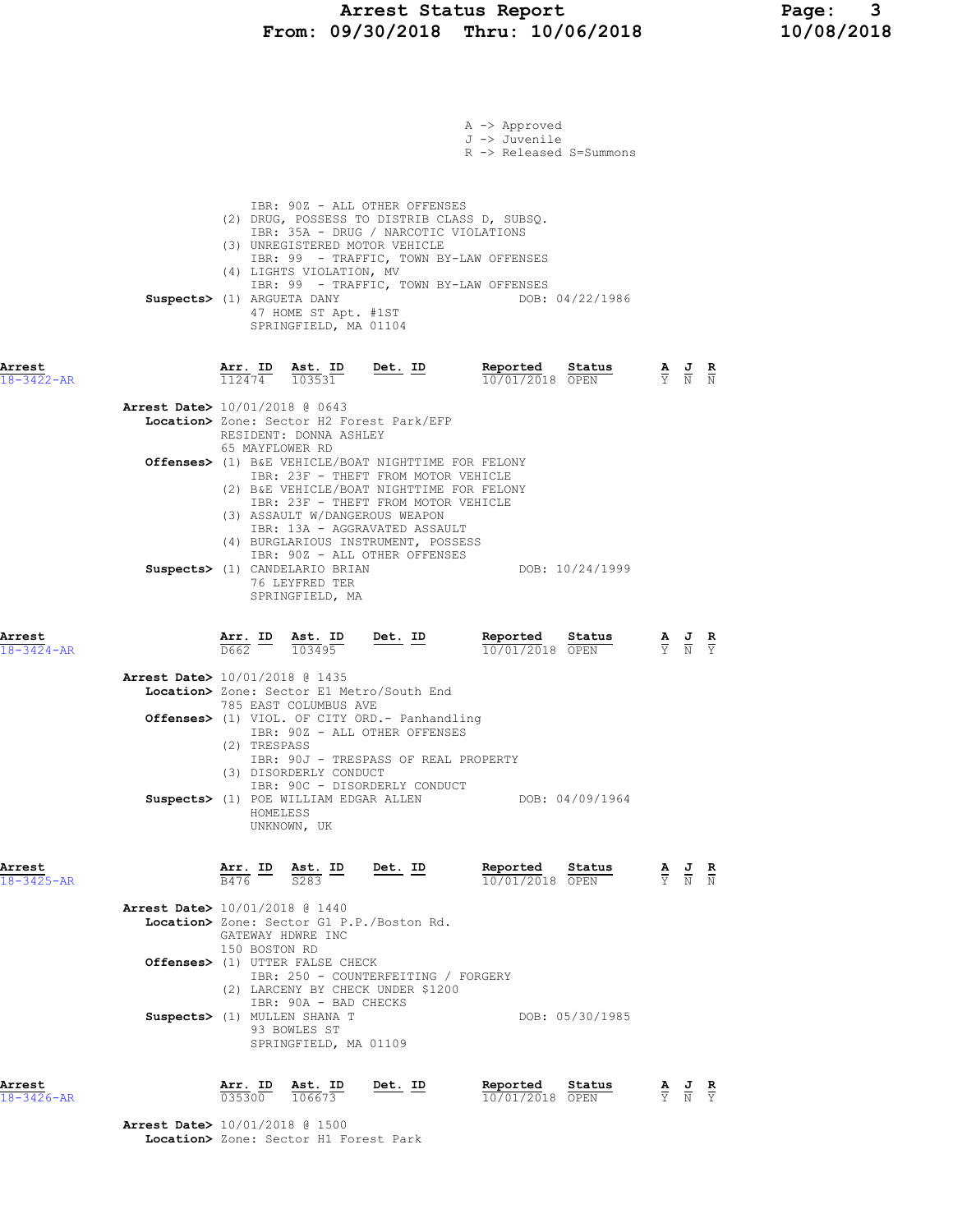### Arrest Status Report Page: 4 From: 09/30/2018 Thru: 10/06/2018 10/08/2018

|                            |                                |                              |                                                                                                                        |                                                                                                                                        | A -> Approved<br>J -> Juvenile<br>R -> Released S=Summons                                                                          |                                                                                                 |                                                                                                 |  |
|----------------------------|--------------------------------|------------------------------|------------------------------------------------------------------------------------------------------------------------|----------------------------------------------------------------------------------------------------------------------------------------|------------------------------------------------------------------------------------------------------------------------------------|-------------------------------------------------------------------------------------------------|-------------------------------------------------------------------------------------------------|--|
|                            |                                | 20 KENWOOD TER               | Offenses> (1) DRUG, POSSESS CLASS A<br>Suspects> (1) ROVELLI FRANCESCO CIRO<br>32 RUSKIN ST Apt. #2<br>SPRINGFIELD, MA | IBR: 35A - DRUG / NARCOTIC VIOLATIONS                                                                                                  | DOB: 05/08/1990                                                                                                                    |                                                                                                 |                                                                                                 |  |
| Arrest<br>18-3428-AR       |                                |                              |                                                                                                                        | $\frac{\texttt{Arr. ID}}{109860}$ $\frac{\texttt{ Ast. ID}}{106026}$ Det. ID                                                           | Reported Status<br>10/01/2018 OPEN                                                                                                 | $\frac{\mathbf{A}}{\mathbf{Y}}$ $\frac{\mathbf{J}}{\mathbf{N}}$ $\frac{\mathbf{R}}{\mathbf{Y}}$ |                                                                                                 |  |
|                            | Arrest Date> 10/01/2018 @ 1810 | RIFLE ST                     |                                                                                                                        | Location> Zone: Sector E2 Metro/6Corners                                                                                               |                                                                                                                                    |                                                                                                 |                                                                                                 |  |
|                            |                                |                              |                                                                                                                        | Offenses> (1) ARREST WARRANT DOCKET #1828CR000649                                                                                      |                                                                                                                                    |                                                                                                 |                                                                                                 |  |
|                            |                                |                              | 170 HAMPDEN ST<br>SPRINGFIELD, MA 01105                                                                                | IBR: 90Z - ALL OTHER OFFENSES<br>Suspects> (1) CONDON WILLIAM JAMES                                                                    | DOB: 07/03/1985                                                                                                                    |                                                                                                 |                                                                                                 |  |
| Arrest<br>$18 - 3429 - AR$ |                                | Arr. ID                      | Ast. ID<br>$\overline{102711}$ $\overline{103601}$                                                                     | $Det. ID$                                                                                                                              | Reported<br>Status<br>10/01/2018 OPEN                                                                                              |                                                                                                 | $\frac{\mathbf{A}}{\mathbf{Y}}$ $\frac{\mathbf{J}}{\mathbf{N}}$ $\frac{\mathbf{R}}{\mathbf{Y}}$ |  |
|                            | Arrest Date> 10/01/2018 @ 1844 | 35 BARTLETT ST               |                                                                                                                        | Location> Zone: Sector B1 Liberty Heights                                                                                              |                                                                                                                                    |                                                                                                 |                                                                                                 |  |
|                            |                                |                              | (2) RESIST ARREST<br>(3) A&B ON POLICE OFFICER                                                                         | Offenses> (1) ARREST WARRANT-1823CR005815 -<br>IBR: 90Z - ALL OTHER OFFENSES<br>IBR: 13B - SIMPLE ASSAULT<br>IBR: 13B - SIMPLE ASSAULT |                                                                                                                                    |                                                                                                 |                                                                                                 |  |
|                            |                                |                              | (4) A&B ON POLICE OFFICER<br>97 PROSPECT ST<br>SPRINGFIELD, MA                                                         | IBR: 13B - SIMPLE ASSAULT                                                                                                              |                                                                                                                                    |                                                                                                 |                                                                                                 |  |
| Arrest<br>18-3430-AR       |                                | $\frac{\text{Arr.}}{107942}$ | Ast. ID<br>100136                                                                                                      | <u>Det. ID</u>                                                                                                                         | Reported<br>Status<br>10/01/2018 OPEN                                                                                              |                                                                                                 |                                                                                                 |  |
|                            | Arrest Date> 10/01/2018 @ 1917 | CLIFFORD ST                  | Location> Zone: Sector F1 McKnight/Bay                                                                                 |                                                                                                                                        |                                                                                                                                    |                                                                                                 |                                                                                                 |  |
|                            |                                |                              | (2) UNINSURED MOTOR VEHICLE                                                                                            | Offenses> (1) REGISTRATION SUSPENDED, OP MV WITH                                                                                       | IBR: 99 - TRAFFIC, TOWN BY-LAW OFFENSES                                                                                            |                                                                                                 |                                                                                                 |  |
|                            |                                |                              |                                                                                                                        | (3) LICENSE SUSPENDED, OP MV WITH                                                                                                      | IBR: 99 - TRAFFIC, TOWN BY-LAW OFFENSES<br>IBR: 99 - TRAFFIC, TOWN BY-LAW OFFENSES<br>(4) DEFAULT WARRANT SPFLD DIST #1623CR004855 |                                                                                                 |                                                                                                 |  |
|                            |                                |                              | Suspects> (1) MURPH TONY ANTHONY<br>41 TERRENCE ST<br>SPRINGFIELD, MA                                                  | IBR: 90Z - ALL OTHER OFFENSES                                                                                                          | DOB: 03/22/1984                                                                                                                    |                                                                                                 |                                                                                                 |  |
| Arrest<br>$18 - 3431 - AR$ |                                | Arr. ID<br>103520            | Ast. ID                                                                                                                | Det. ID                                                                                                                                | Reported<br>Status<br>10/01/2018 OPEN                                                                                              |                                                                                                 | $\frac{\mathbf{A}}{\mathbf{Y}}$ $\frac{\mathbf{J}}{\mathbf{N}}$ $\frac{\mathbf{R}}{\mathbf{N}}$ |  |
|                            | Arrest Date> 10/01/2018 @ 2000 |                              |                                                                                                                        | Location> Zone: Sector B1 Liberty Heights                                                                                              |                                                                                                                                    |                                                                                                 |                                                                                                 |  |
|                            |                                | CAREW ST                     | RACING MART PARKING LOT                                                                                                |                                                                                                                                        |                                                                                                                                    |                                                                                                 |                                                                                                 |  |
|                            |                                |                              |                                                                                                                        | IBR: 90Z - ALL OTHER OFFENSES                                                                                                          | Offenses> (1) ARREST WARRANT 1820CR001197 CH 90 OFFENSES                                                                           |                                                                                                 |                                                                                                 |  |
|                            |                                |                              | Suspects> (1) WALLACE PARRISH                                                                                          |                                                                                                                                        | DOB: 03/28/2000                                                                                                                    |                                                                                                 |                                                                                                 |  |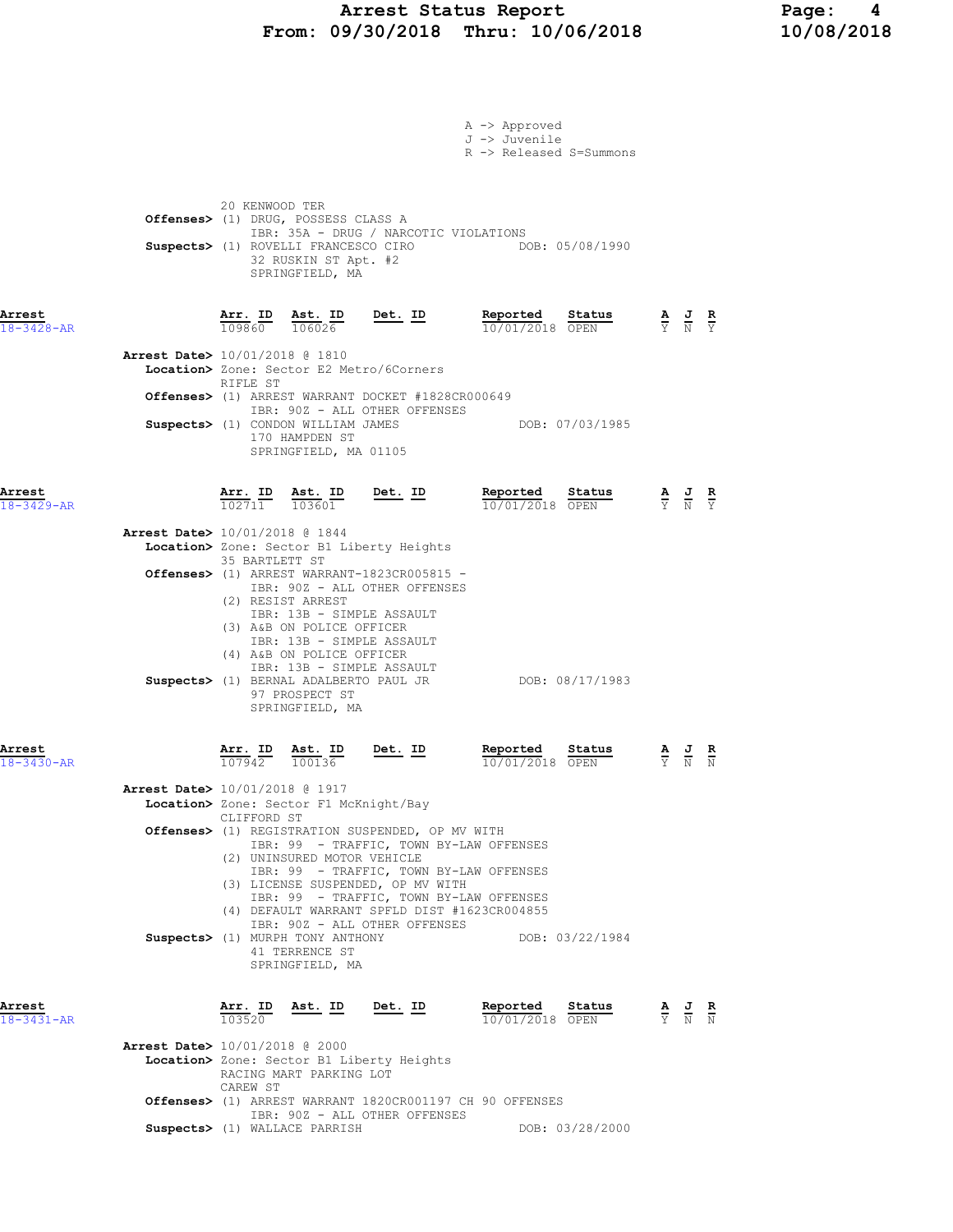## Arrest Status Report 10/06/2018 Page: 5<br>10/08/2018 Thru: 10/06/2018 10/08/2018 From: 09/30/2018 Thru: 10/06/2018

|                                          |                  |                                                                                                                            |                                                                                                                | A -> Approved<br>J -> Juvenile<br>R -> Released S=Summons                                                                           |                 |                                                                                                 |  |
|------------------------------------------|------------------|----------------------------------------------------------------------------------------------------------------------------|----------------------------------------------------------------------------------------------------------------|-------------------------------------------------------------------------------------------------------------------------------------|-----------------|-------------------------------------------------------------------------------------------------|--|
|                                          |                  | 133 LEBANON ST<br>SPRINGFIELD, MA 01109                                                                                    |                                                                                                                |                                                                                                                                     |                 |                                                                                                 |  |
| Arrest<br>$18 - 3434 - AR$               |                  |                                                                                                                            | $\frac{\texttt{Arr.}}{103389}$ $\frac{\texttt{ Ast.}}{A140}$ $\frac{\texttt{ID}}{B}$ $\frac{\texttt{Det.}}{B}$ | Reported                                                                                                                            |                 |                                                                                                 |  |
| <b>Arrest Date&gt;</b> 10/01/2018 @ 2105 | 114 ALBEMARLE ST |                                                                                                                            | Location> Zone: Sector F2 Old&Upper Hill                                                                       |                                                                                                                                     |                 |                                                                                                 |  |
|                                          |                  | Suspects> (1) ROSARIO JOSELITO                                                                                             | Offenses> (1) ARREST WARRANT (1723CR006144)<br>IBR: 90Z - ALL OTHER OFFENSES                                   |                                                                                                                                     | DOB: 05/04/1995 |                                                                                                 |  |
|                                          |                  | 509 CANON CIR<br>SPRINGFIELD, MA                                                                                           |                                                                                                                |                                                                                                                                     |                 |                                                                                                 |  |
| Arrest<br>$18 - 3438 - AR$               |                  |                                                                                                                            | $\frac{\texttt{Arr.}}{\texttt{B218}}$ ID $\frac{\texttt{Ast.}}{\texttt{M467}}$ ID Det. ID                      | Reported Status<br>10/02/2018 OPEN                                                                                                  |                 | $\frac{\mathbf{A}}{\mathbf{Y}}$ $\frac{\mathbf{J}}{\mathbf{N}}$ $\frac{\mathbf{R}}{\mathbf{Y}}$ |  |
| Arrest Date> 10/02/2018 @ 0810           | INSIDE           |                                                                                                                            | Location> Zone: Sector E2 Metro/6Corners                                                                       |                                                                                                                                     |                 |                                                                                                 |  |
|                                          |                  | 34 WINDSOR ST Apt. #3RD                                                                                                    | IBR: 90Z - ALL OTHER OFFENSES<br>IBR: 90Z - ALL OTHER OFFENSES<br>(3) DEFAULT WARRANT 1823CR003686 CHAPT 90    | Offenses> (1) ARREST WARRANT 1823CR006798 TRAFFICKING FIREARMS<br>(2) ARREST WARRANT 1823CR006797 TRAFFICKING COCAINE OVER 18 GRAMS |                 |                                                                                                 |  |
|                                          |                  | 24 ADAMS ST Apt. #2FL<br>SPRINGFIELD, MA 01109                                                                             | IBR: 90Z - ALL OTHER OFFENSES                                                                                  | Suspects> (1) SEMPRIT LUIS JAVIER JR DOB: 08/19/1997                                                                                |                 |                                                                                                 |  |
| Arrest<br>$18 - 3439 - AR$               |                  |                                                                                                                            | $\frac{\texttt{Arr. ID}}{106980}$ $\frac{\texttt{ Ast. ID}}{\sqrt{969}}$ $\frac{\texttt{Det. ID}}{\sqrt{969}}$ | Reported Status<br>10/02/2018 OPEN                                                                                                  |                 | $\frac{\mathbf{A}}{\mathbf{Y}}$ $\frac{\mathbf{J}}{\mathbf{N}}$ $\frac{\mathbf{R}}{\mathbf{Y}}$ |  |
| Arrest Date> 10/02/2018 @ 1245           | 393 BELMONT AVE  | Location> Zone: Sector H1 Forest Park                                                                                      | POSTAL SERVICE AREA POST OFFICES SPRINGFIELD                                                                   |                                                                                                                                     |                 |                                                                                                 |  |
|                                          |                  | Suspects> (1) RODRIGUEZ ANIBAL<br>52 WAIT ST Apt. #1L<br>SPRINGFIELD, MA                                                   | Offenses> (1) A&B WITH DANGEROUS WEAPON<br>IBR: 13A - AGGRAVATED ASSAULT                                       |                                                                                                                                     | DOB: 10/17/1991 |                                                                                                 |  |
| Arrest<br>$18 - 3440 - AR$               |                  |                                                                                                                            | $\frac{\texttt{Arr. ID}}{103601}$ $\frac{\texttt{ Ast. ID}}{108862}$ Det. ID                                   | Reported Status<br>10/02/2018 OPEN                                                                                                  |                 | $\frac{\mathbf{A}}{\mathbf{Y}}$ $\frac{\mathbf{J}}{\mathbf{N}}$ $\frac{\mathbf{R}}{\mathbf{N}}$ |  |
| Arrest Date> 10/02/2018 @ 1730           | WORTHINGTON ST   |                                                                                                                            | Location> Zone: Sector E1 Metro/South End                                                                      |                                                                                                                                     |                 |                                                                                                 |  |
|                                          |                  | <b>Offenses&gt;</b> (1) INDECENT EXPOSURE<br>Suspects> (1) VELAZQUEZ ELLIOT ANTHONY<br>81 GOLD ST<br>SPRINGFIELD, MA 01109 | IBR: 90C - DISORDERLY CONDUCT                                                                                  |                                                                                                                                     | DOB: 04/04/1990 |                                                                                                 |  |
| Arrest<br>$18 - 3441 - AR$               |                  | $\frac{\texttt{Arr.}}{109788}$ $\frac{\texttt{ Ast.}}{C802}$ $\frac{\texttt{ID}}{C802}$                                    | Det. ID                                                                                                        | Reported Status<br>$10/02/2018$ OPEN                                                                                                |                 | $\frac{\mathbf{A}}{\mathbf{Y}}$ $\frac{\mathbf{J}}{\mathbf{N}}$ $\frac{\mathbf{R}}{\mathbf{Y}}$ |  |

 Arrest Date> 10/02/2018 @ 1831 Location> Zone: Sector E2 Metro/6Corners 77 SCHOOL ST Offenses> (1) DEFAULT WARRANT - DOCKET# 1823CR003621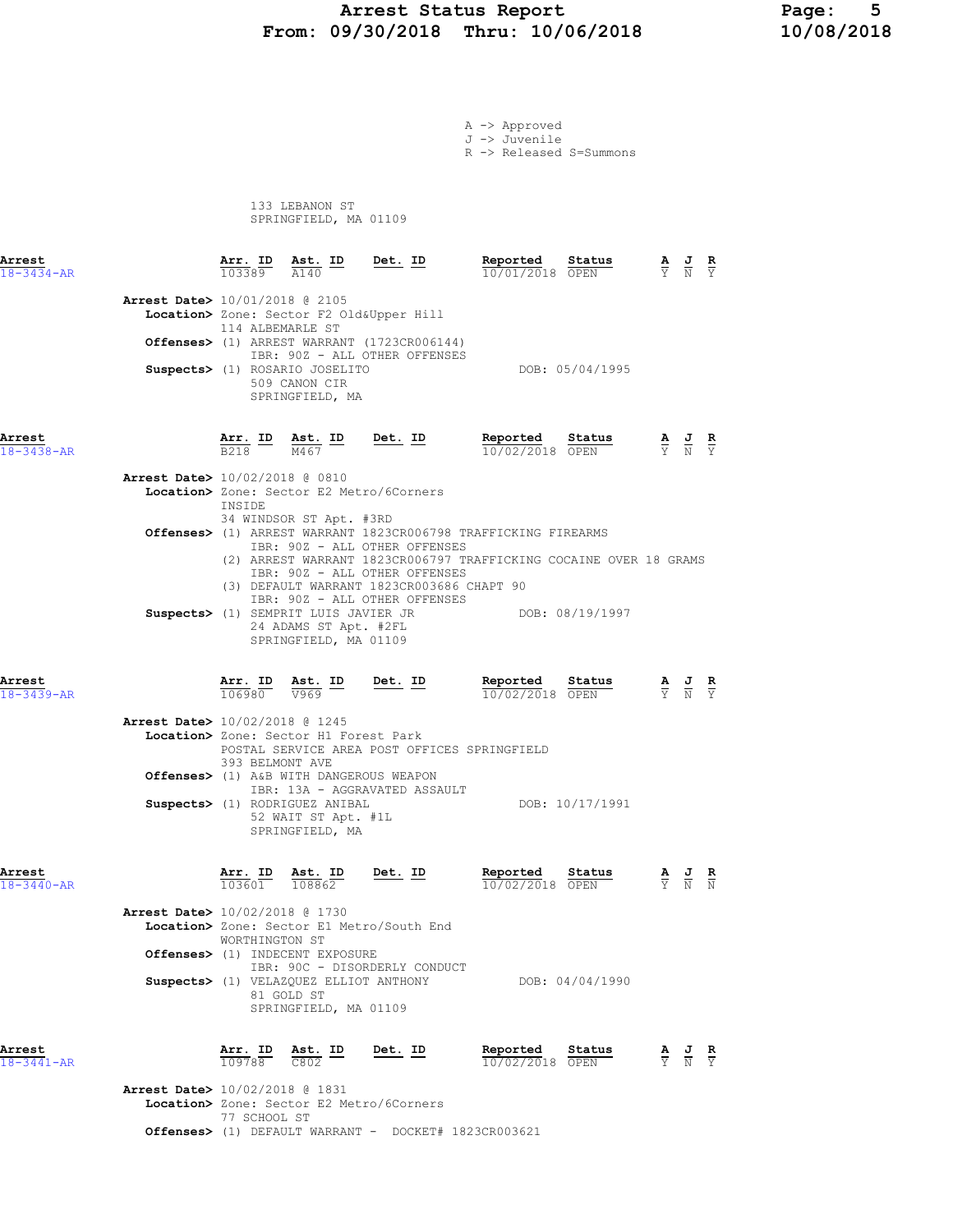### Arrest Status Report Page: 6 From: 09/30/2018 Thru: 10/06/2018 10/08/2018

|                            |                                          |                            |                                                                                            |                                                                                                                                                                                                                                    | A -> Approved<br>J -> Juvenile<br>R -> Released S=Summons |                 |                                                                                                 |                                                                                                       |  |
|----------------------------|------------------------------------------|----------------------------|--------------------------------------------------------------------------------------------|------------------------------------------------------------------------------------------------------------------------------------------------------------------------------------------------------------------------------------|-----------------------------------------------------------|-----------------|-------------------------------------------------------------------------------------------------|-------------------------------------------------------------------------------------------------------|--|
|                            |                                          |                            | 208 PEARL ST Apt. #2L<br>HOMELESS, UK                                                      | IBR: 90Z - ALL OTHER OFFENSES<br>(2) DEFAULT WARRANT - DOCKET#1723CR005853<br>IBR: 90Z - ALL OTHER OFFENSES<br>(3) DEFAULT WARRANT - DOCKET# 1823CR001917<br>IBR: 90Z - ALL OTHER OFFENSES<br>Suspects> (1) CRICHLOW DOLORES MARIE |                                                           | DOB: 02/26/1986 |                                                                                                 |                                                                                                       |  |
| Arrest<br>$18 - 3442 - AR$ |                                          |                            | $\frac{\text{Arr. ID}}{\text{G889}}$ $\frac{\text{Ast. ID}}{106895}$                       | $Det. ID$                                                                                                                                                                                                                          | Reported<br>10/02/2018 OPEN                               | Status          | $\frac{\mathbf{A}}{\mathbf{Y}}$ $\frac{\mathbf{J}}{\mathbf{N}}$ $\frac{\mathbf{R}}{\mathbf{N}}$ |                                                                                                       |  |
|                            | Arrest Date> 10/02/2018 @ 1840           | IN THE STREET<br>ALBANY ST | Location> Zone: Sector F1 McKnight/Bay                                                     |                                                                                                                                                                                                                                    |                                                           |                 |                                                                                                 |                                                                                                       |  |
|                            | Suspects> (1) SANCHEZ ERICK              |                            | STEBBINS ST Apt. #2ND                                                                      | <b>Offenses&gt;</b> (1) DEFAULT WARRANT-RESIST/DISORDERLY<br>IBR: 90Z - ALL OTHER OFFENSES                                                                                                                                         |                                                           | DOB: 06/23/1990 |                                                                                                 |                                                                                                       |  |
|                            |                                          |                            | SPRINGFIELD, MA                                                                            |                                                                                                                                                                                                                                    |                                                           |                 |                                                                                                 |                                                                                                       |  |
| Arrest<br>$18 - 3443 - AR$ |                                          | Arr. ID<br>103601          |                                                                                            | Ast. ID Det. ID                                                                                                                                                                                                                    | Reported Status<br>10/02/2018 OPEN                        |                 |                                                                                                 | $\frac{\mathbf{A}}{\overline{Y}}$ $\frac{\mathbf{J}}{\overline{N}}$ $\frac{\mathbf{R}}{\overline{Y}}$ |  |
|                            | <b>Arrest Date&gt;</b> 10/02/2018 @ 2125 | APT 210                    |                                                                                            | Location> Zone: Sector E1 Metro/South End                                                                                                                                                                                          |                                                           |                 |                                                                                                 |                                                                                                       |  |
|                            |                                          |                            | 85 WILLIAM ST Apt. #210                                                                    | Offenses> (1) B&E BUILDING NIGHTTIME FOR FELONY<br>IBR: 220 - BURGLARY / BREAKING AND ENTERI<br>(2) A&B WITH DANGEROUS WEAPON +60<br>IBR: 13A - AGGRAVATED ASSAULT                                                                 |                                                           |                 |                                                                                                 |                                                                                                       |  |
|                            |                                          |                            | Suspects> (1) BAEZ FLORICIA PRISCILLA<br>211 OAKLAND ST Apt. #2FL<br>SPRINGFIELD, MA 01109 | (3) DEFAULT WARRANT DOCKET 1823CR000103<br>IBR: 90Z - ALL OTHER OFFENSES                                                                                                                                                           | DOB: 03/14/1988                                           |                 |                                                                                                 |                                                                                                       |  |
| Arrest<br>$18 - 3444 - AR$ |                                          |                            | Arr. ID Ast. ID<br>$\overline{111534}$ $\overline{111524}$                                 | <b>Det. ID</b><br>- --                                                                                                                                                                                                             | Reported<br>10/02/2018 OPEN                               | Status A J R    |                                                                                                 | Y N N                                                                                                 |  |
|                            | <b>Arrest Date&gt;</b> 10/02/2018 @ 2125 |                            | WORTHINGTON DISCOUNT LIOUORS.<br>941 WORTHINGTON ST                                        | Location> Zone: Sector E2 Metro/6Corners                                                                                                                                                                                           |                                                           |                 |                                                                                                 |                                                                                                       |  |
|                            | Offenses> (1) TRESPASS                   |                            | (2) DISORDERLY CONDUCT                                                                     | IBR: 90J - TRESPASS OF REAL PROPERTY                                                                                                                                                                                               |                                                           |                 |                                                                                                 |                                                                                                       |  |
|                            |                                          |                            | Suspects> (1) WESTBROOK REILOUS<br>5 FEDERAL CT Apt. #2A<br>SPRINGFIELD, MA                | IBR: 90C - DISORDERLY CONDUCT                                                                                                                                                                                                      |                                                           | DOB: 06/12/1982 |                                                                                                 |                                                                                                       |  |
| Arrest<br>$18 - 3445 - AR$ |                                          |                            | Arr. ID Ast. ID<br>111530 107873                                                           | <u>Det. ID</u>                                                                                                                                                                                                                     | Reported<br>10/03/2018 OPEN                               | Status          |                                                                                                 | $\frac{\mathbf{A}}{\mathbf{Y}}$ $\frac{\mathbf{J}}{\mathbf{N}}$ $\frac{\mathbf{R}}{\mathbf{Y}}$       |  |
|                            | <b>Arrest Date&gt;</b> 10/03/2018 @ 0200 | 34 BELMONT AVE             | Location> Zone: Sector H1 Forest Park                                                      |                                                                                                                                                                                                                                    |                                                           |                 |                                                                                                 |                                                                                                       |  |
|                            |                                          |                            |                                                                                            | Offenses> (1) DEFAULT WARRANT:1823CR001305<br>IBR: 90Z - ALL OTHER OFFENSES<br>(2) DEFAULT WARRANT: 1723CR001327<br>IBR: 90Z - ALL OTHER OFFENSES                                                                                  |                                                           |                 |                                                                                                 |                                                                                                       |  |
|                            |                                          |                            | Suspects> (1) JOHNSON DEJHAN                                                               |                                                                                                                                                                                                                                    |                                                           | DOB: 05/15/1991 |                                                                                                 |                                                                                                       |  |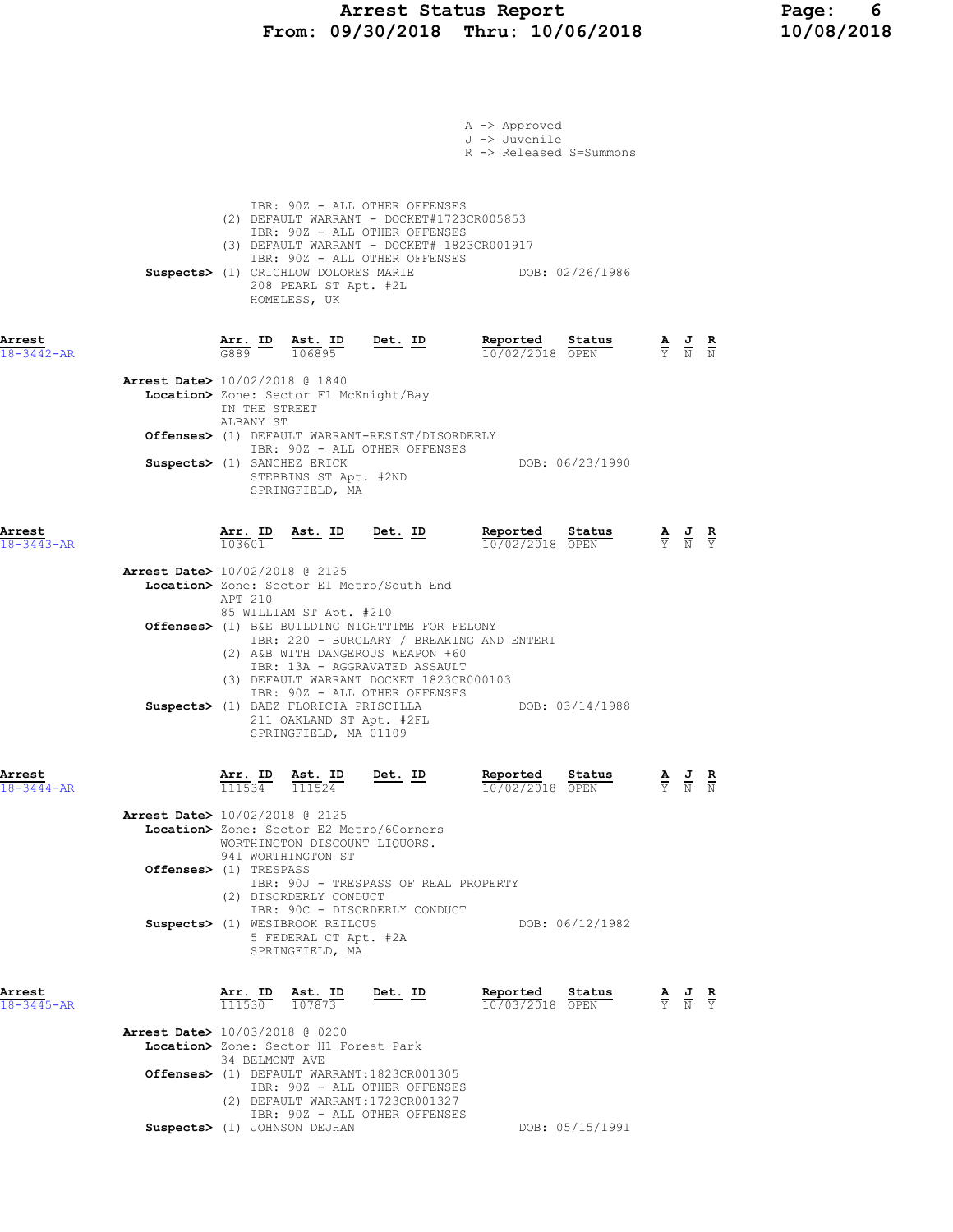## Arrest Status Report Page: 7 From: 09/30/2018 Thru: 10/06/2018

|                            |                                                                                                                                             |                                                                                 |                                                                                                                                                                 | A -> Approved                            |                               |                                                                                                 |  |
|----------------------------|---------------------------------------------------------------------------------------------------------------------------------------------|---------------------------------------------------------------------------------|-----------------------------------------------------------------------------------------------------------------------------------------------------------------|------------------------------------------|-------------------------------|-------------------------------------------------------------------------------------------------|--|
|                            |                                                                                                                                             |                                                                                 |                                                                                                                                                                 | J -> Juvenile<br>R -> Released S=Summons |                               |                                                                                                 |  |
|                            |                                                                                                                                             | 131 FLORIDA ST<br>SPRINGFIELD, MA                                               |                                                                                                                                                                 |                                          |                               |                                                                                                 |  |
| Arrest<br>$18 - 3446 - AR$ |                                                                                                                                             | Arr. ID Ast. ID<br>$\overline{111415}$ $\overline{104282}$                      | $Det. ID$                                                                                                                                                       | Reported<br>Status<br>10/03/2018 OPEN    |                               | $\frac{\mathbf{A}}{\mathbf{Y}}$ $\frac{\mathbf{J}}{\mathbf{N}}$ $\frac{\mathbf{R}}{\mathbf{Y}}$ |  |
|                            | <b>Arrest Date&gt;</b> 10/03/2018 @ 0302<br>Location> Zone: Sector E1 Metro/South End<br>73 STATE ST<br>Offenses> (1) TRESPASS              |                                                                                 |                                                                                                                                                                 |                                          |                               |                                                                                                 |  |
|                            | Suspects> (1) RIVERA JOSE LUIS                                                                                                              | 442 FRANKLIN ST<br>SPRINGFIELD, MA 01104                                        | IBR: 90J - TRESPASS OF REAL PROPERTY                                                                                                                            | DOB: 09/13/1980                          |                               |                                                                                                 |  |
| Arrest<br>$18 - 3448 - AR$ |                                                                                                                                             | 109788 C802                                                                     | $\frac{\text{Arr. ID}}{\text{max}}$ $\frac{\text{Ast. ID}}{\text{max}}$ $\frac{\text{ID}}{\text{max}}$ $\frac{\text{Det. ID}}{\text{max}}$                      | Reported Status<br>10/03/2018 OPEN       |                               | $\frac{\mathbf{A}}{\mathbf{Y}}$ $\frac{\mathbf{J}}{\mathbf{N}}$ $\frac{\mathbf{R}}{\mathbf{Y}}$ |  |
|                            | <b>Arrest Date&gt;</b> 10/03/2018 @ 0953<br>Location> Zone: Sector E2 Metro/6Corners<br>SCHOOL ST<br>Suspects> (1) RIOS KRYSTAL<br>HOMELESS | UNKNOWN, MA                                                                     | <b>Offenses&gt;</b> (1) DEFAULT WARRANT - DOCKET #1623CR006846<br>IBR: 90Z - ALL OTHER OFFENSES                                                                 | DOB: 06/15/1987                          |                               |                                                                                                 |  |
| Arrest<br>18-3449-AR       | P352                                                                                                                                        | <u>Arr. ID Ast. ID Det. ID</u>                                                  |                                                                                                                                                                 | Reported Status<br>$10/03/2018$ OPEN     |                               | $\frac{\mathbf{A}}{\mathbf{Y}}$ $\frac{\mathbf{J}}{\mathbf{N}}$ $\frac{\mathbf{R}}{\mathbf{Y}}$ |  |
|                            | Arrest Date> 10/03/2018 @ 1030<br>Location> Zone: Sector H3 Forest Park/EFP<br>44 LYNDALE ST                                                |                                                                                 |                                                                                                                                                                 |                                          |                               |                                                                                                 |  |
|                            | Offenses> (1) UNLICENSED OPERATION OF MV<br>Suspects> (1) MARTINEZ SHAYNA RUBY                                                              | (2) UNINSURED MOTOR VEHICLE<br>28 LYNDALE ST Apt. #2ND<br>SPRINGFIELD, MA 01109 | IBR: 99 - TRAFFIC, TOWN BY-LAW OFFENSES<br>IBR: 99 - TRAFFIC, TOWN BY-LAW OFFENSES<br>(3) UNREGISTERED MOTOR VEHICLE<br>IBR: 99 - TRAFFIC, TOWN BY-LAW OFFENSES | DOB: 11/03/1995                          |                               |                                                                                                 |  |
| Arrest<br>18-3450-AR       | 109840 106895                                                                                                                               | Arr. ID Ast. ID                                                                 | Det. ID                                                                                                                                                         | Reported<br>Status<br>10/03/2018 OPEN    |                               | $\frac{\mathbf{A}}{\mathbf{Y}}$ $\frac{\mathbf{J}}{\mathbf{N}}$ $\frac{\mathbf{R}}{\mathbf{Y}}$ |  |
|                            | <b>Arrest Date&gt;</b> 10/03/2018 @ 1115<br>Location> Zone: Sector F1 McKnight/Bay<br>STATE ST                                              |                                                                                 |                                                                                                                                                                 |                                          |                               |                                                                                                 |  |
|                            | Offenses> (1) DEFAULT WARRANT<br>Suspects> (1) CHAPMAN EONE ANTHONY                                                                         | (2) DEFAULT WARRANT<br>55 ANDREW ST Apt. #2ND                                   | IBR: 90Z - ALL OTHER OFFENSES<br>IBR: 90Z - ALL OTHER OFFENSES                                                                                                  | DOB: 01/05/1978                          |                               |                                                                                                 |  |
| Arrest<br>$18 - 3451 - AR$ | Arr. ID<br>A931                                                                                                                             | Ast. ID<br>D495                                                                 | SPRINGFIELD, MA 01109-3036<br>Det. ID                                                                                                                           | Reported<br>Status<br>10/03/2018 OPEN    | $rac{\mathbf{A}}{\mathbf{Y}}$ | $\frac{J}{N}$ $\frac{R}{Y}$                                                                     |  |

 Arrest Date> 10/03/2018 @ 1224 Location> Zone: Sector E2 Metro/6Corners SPRINGFIELD POLICE DEPT 130 PEARL ST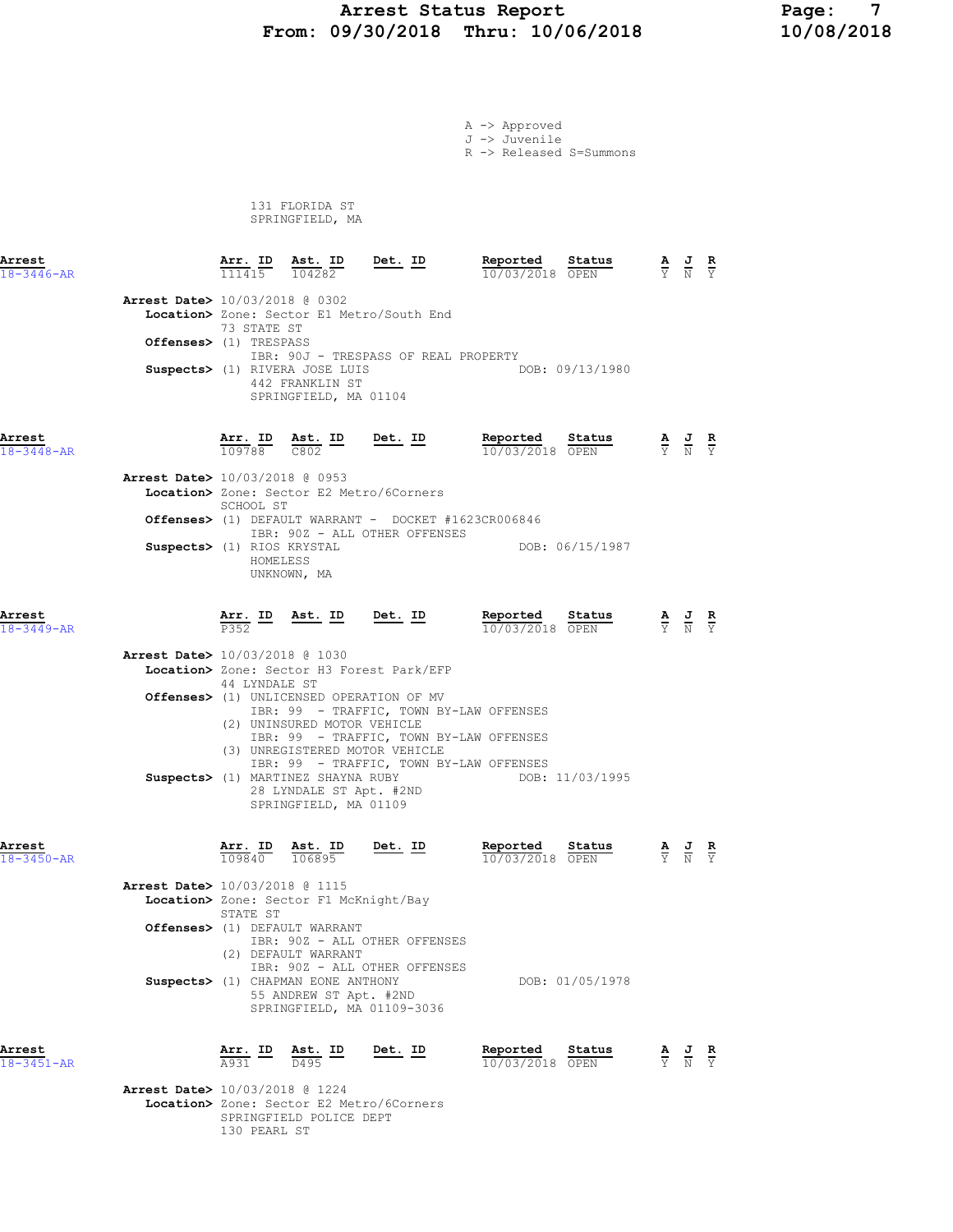#### Arrest Status Report Page: 8 From: 09/30/2018 Thru: 10/06/2018 10/08/2018

|                                          |                                |          |                                                                                                                                                                                         |                | A -> Approved<br>J -> Juvenile                                            |                 |                                                                                                       |  |
|------------------------------------------|--------------------------------|----------|-----------------------------------------------------------------------------------------------------------------------------------------------------------------------------------------|----------------|---------------------------------------------------------------------------|-----------------|-------------------------------------------------------------------------------------------------------|--|
|                                          |                                |          |                                                                                                                                                                                         |                | R -> Released S=Summons                                                   |                 |                                                                                                       |  |
|                                          |                                |          |                                                                                                                                                                                         |                | <b>Offenses&gt;</b> (1) DEFAULT WARRANT - $1623CR002952$ - OP MV SUSP LIC |                 |                                                                                                       |  |
|                                          |                                | HOMELESS | IBR: 90Z - ALL OTHER OFFENSES<br>Suspects> (1) HARVEY WILLIAM EDWARD<br>SPRINGFIELD, MA                                                                                                 |                |                                                                           | DOB: 09/18/1965 |                                                                                                       |  |
| Arrest<br>$18 - 3452 - AR$               |                                |          | Arr. ID Ast. ID<br>$106673$ $035300$                                                                                                                                                    | <u>Det. ID</u> | Reported<br>10/03/2018 OPEN                                               | Status          | $\frac{\mathbf{A}}{\mathbf{Y}}$ $\frac{\mathbf{J}}{\mathbf{N}}$ $\frac{\mathbf{R}}{\mathbf{Y}}$       |  |
| Arrest Date> 10/03/2018 @ 1225           | OAKLAND ST                     |          | Location> Zone: Sector H2 Forest Park/EFP                                                                                                                                               |                |                                                                           |                 |                                                                                                       |  |
|                                          |                                |          | Offenses> (1) A&B WITH DANGEROUS WEAPON                                                                                                                                                 |                |                                                                           |                 |                                                                                                       |  |
|                                          |                                |          | IBR: 13A - AGGRAVATED ASSAULT<br>93 ELCON DR<br>CHICOPEE, MA                                                                                                                            |                | Suspects> (1) GONZALEZMARTINEZ JACKSIRY E DOB: 01/03/1992                 |                 |                                                                                                       |  |
| Arrest<br>$18 - 3453 - AR$               |                                |          | $\frac{\texttt{Arr.}}{\text{Al}40}$ ID $\frac{\texttt{ Ast.}}{\text{B}979}$ ID Det. ID                                                                                                  |                | Reported<br>10/03/2018 OPEN                                               | Status          | $\frac{\mathbf{A}}{\mathbf{Y}}$ $\frac{\mathbf{J}}{\mathbf{N}}$ $\frac{\mathbf{R}}{\mathbf{Y}}$       |  |
| Arrest Date> 10/03/2018 @ 1210           |                                |          | Location> Zone: Sector E2 Metro/6Corners                                                                                                                                                |                |                                                                           |                 |                                                                                                       |  |
|                                          | SPRING ST                      |          | Offenses> (1) DRUG, POSSESS TO DISTRIB CLASS A                                                                                                                                          |                |                                                                           |                 |                                                                                                       |  |
|                                          |                                |          | IBR: 35A - DRUG / NARCOTIC VIOLATIONS<br>(2) DRUG, DISTRIBUTE CLASS A<br>IBR: 35A - DRUG / NARCOTIC VIOLATIONS<br>(3) DRUG, DISTRIBUTE CLASS A<br>IBR: 35A - DRUG / NARCOTIC VIOLATIONS |                |                                                                           |                 |                                                                                                       |  |
|                                          |                                |          | Suspects> (1) ARROYO JOSE FELIPE<br>***UNKNOWN***<br>SPRINGFIELD, MA                                                                                                                    |                | DOB: 07/02/1993                                                           |                 |                                                                                                       |  |
| Arrest<br>$18 - 3454 - AR$               |                                |          | $\frac{\texttt{Arr.}}{\text{A140}}$ ID $\frac{\texttt{Ast.}}{\text{B979}}$ ID Det. ID                                                                                                   |                | Reported<br>10/03/2018 OPEN                                               | Status          | $\frac{\mathbf{A}}{\mathbf{Y}}$ $\frac{\mathbf{J}}{\mathbf{N}}$ $\frac{\mathbf{R}}{\mathbf{Y}}$       |  |
| <b>Arrest Date&gt;</b> 10/03/2018 @ 1210 | SPRING ST                      |          | Location> Zone: Sector E2 Metro/6Corners                                                                                                                                                |                |                                                                           |                 |                                                                                                       |  |
|                                          |                                |          | Offenses> (1) DRUG, POSSESS TO DISTRIB CLASS A<br>IBR: 35A - DRUG / NARCOTIC VIOLATIONS<br>Suspects> (1) FERNANDEZ BRYAN                                                                |                |                                                                           | DOB: 06/13/1996 |                                                                                                       |  |
|                                          |                                |          | ***UNKNOWN***<br>SPRINGFIELD, MA                                                                                                                                                        |                |                                                                           |                 |                                                                                                       |  |
| Arrest<br>$18 - 3455 - AR$               |                                |          | $\frac{\text{Arr.}}{\text{B979}}$ ID $\frac{\text{Ast.}}{\text{C680}}$ ID Det. ID                                                                                                       |                | Reported<br>10/03/2018 OPEN                                               | Status          | $\frac{\mathbf{A}}{\mathbf{Y}}$ $\frac{\mathbf{J}}{\mathbf{N}}$ $\frac{\mathbf{R}}{\mathbf{Y}}$       |  |
| <b>Arrest Date&gt;</b> 10/03/2018 @ 1130 | SALEM ST                       |          | Location> Zone: Sector E2 Metro/6Corners                                                                                                                                                |                |                                                                           |                 |                                                                                                       |  |
|                                          |                                |          | Offenses> (1) DRUG, POSSESS CLASS A<br>IBR: 35A - DRUG / NARCOTIC VIOLATIONS                                                                                                            |                |                                                                           |                 |                                                                                                       |  |
| Suspects> (1) ARRIAGA PEDRO              |                                |          | 154 FLORENCE ST<br>SPRINGFIELD, MA                                                                                                                                                      |                |                                                                           | DOB: 10/09/1953 |                                                                                                       |  |
| Arrest<br>18-3457-AR                     | $\frac{\texttt{Arr.}}{109788}$ |          | $\frac{\texttt{Ast.}}{\texttt{C802}}$ ID                                                                                                                                                | <u>Det.</u> ID | Reported<br>10/03/2018 OPEN                                               | Status          | $\frac{\mathbf{A}}{\overline{Y}}$ $\frac{\mathbf{J}}{\overline{N}}$ $\frac{\mathbf{R}}{\overline{Y}}$ |  |
| <b>Arrest Date&gt;</b> 10/03/2018 @ 1350 |                                |          | Location> Zone: Sector E2 Metro/6Corners                                                                                                                                                |                |                                                                           |                 |                                                                                                       |  |

61 HIGH ST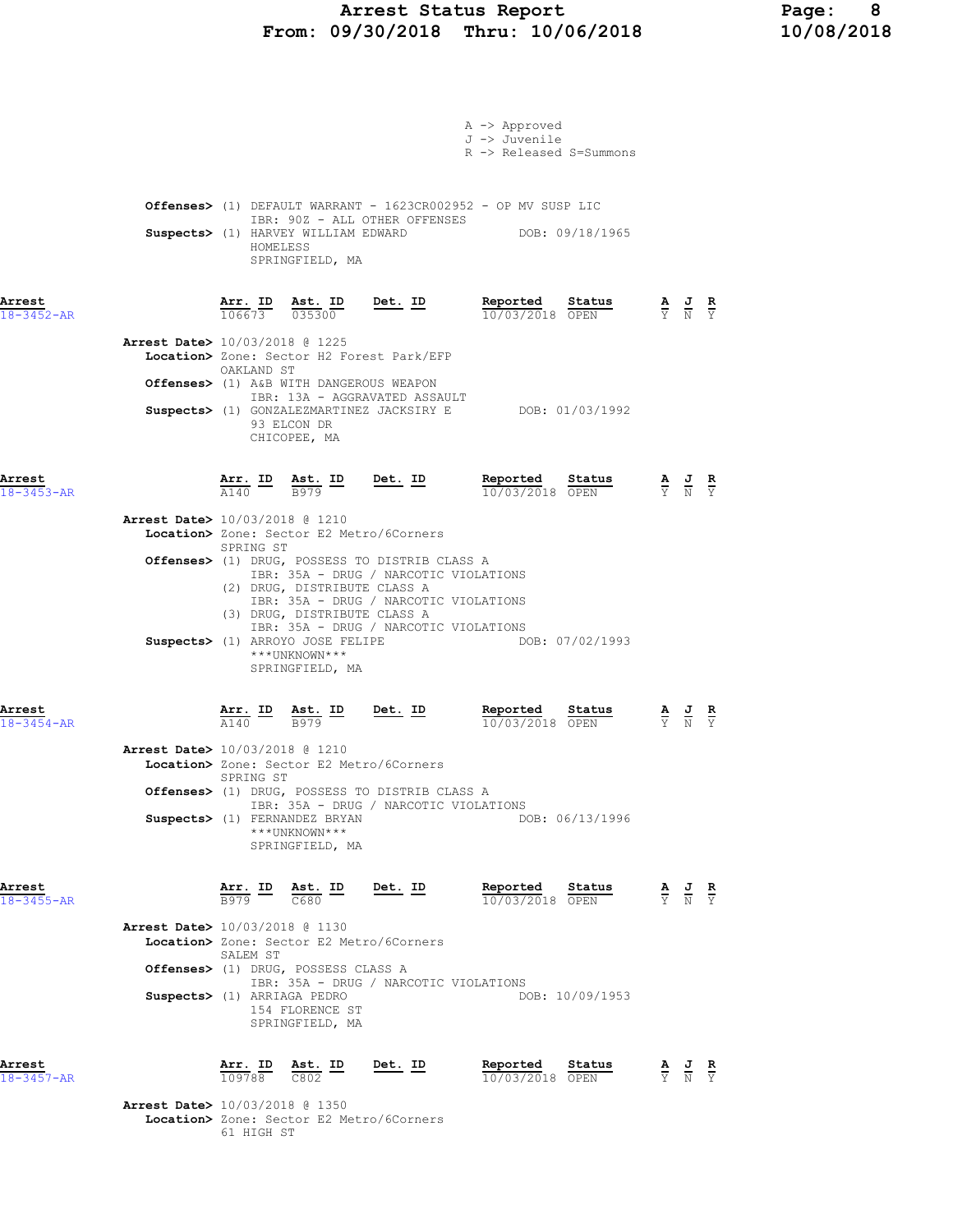|                                          |         |                          |                                                                                                                                              |                                                                                                                                                                                                                                                       | A -> Approved<br>J -> Juvenile<br>R -> Released S=Summons |                 |                                                                                                       |  |
|------------------------------------------|---------|--------------------------|----------------------------------------------------------------------------------------------------------------------------------------------|-------------------------------------------------------------------------------------------------------------------------------------------------------------------------------------------------------------------------------------------------------|-----------------------------------------------------------|-----------------|-------------------------------------------------------------------------------------------------------|--|
| <b>Offenses&gt;</b> (1) RESIST ARREST    |         |                          |                                                                                                                                              | IBR: 13B - SIMPLE ASSAULT                                                                                                                                                                                                                             |                                                           |                 |                                                                                                       |  |
|                                          |         |                          | Suspects> (1) AMARO MICHAEL<br>41 SCHOOL ST                                                                                                  | (2) DRUG, POSSESS CLASS B, SUBSQ.OFF.<br>IBR: 35A - DRUG / NARCOTIC VIOLATIONS<br>(3) MOTOR VEH, MALICIOUS DAMAGE TO<br>IBR: 290 - DESTRUCTION / DAMAGE / VANDALI<br>SPRINGFIELD, MA 01118-2034                                                       |                                                           | DOB: 10/21/1971 |                                                                                                       |  |
| Arrest<br>$18 - 3458 - AR$               |         | Arr. <u>ID</u><br>109788 | $\frac{\text{Ast.}}{\text{C802}}$ ID<br>C802                                                                                                 | <u>Det. ID</u>                                                                                                                                                                                                                                        | Reported<br>10/03/2018 OPEN                               | Status          | $\frac{\mathbf{A}}{\overline{Y}}$ $\frac{\mathbf{J}}{\overline{N}}$ $\frac{\mathbf{R}}{\overline{Y}}$ |  |
| <b>Arrest Date&gt;</b> 10/03/2018 @ 1350 |         | 61 HIGH ST               | (2) RESIST ARREST                                                                                                                            | Location> Zone: Sector E2 Metro/6Corners<br>Offenses> (1) DRUG, DISTRIBUTE CLASS B, SUBSQ.OFF.<br>IBR: 35A - DRUG / NARCOTIC VIOLATIONS<br>IBR: 13B - SIMPLE ASSAULT<br>(3) DRUG, POSSESS TO DISTRIB CLASS B<br>IBR: 35A - DRUG / NARCOTIC VIOLATIONS |                                                           |                 |                                                                                                       |  |
|                                          |         | (4) TRESPASS             | Suspects> (1) CREWS TITUS LAMONT<br>248 KING ST<br>SPRINGFIELD, MA 01105                                                                     | IBR: 90J - TRESPASS OF REAL PROPERTY                                                                                                                                                                                                                  |                                                           | DOB: 01/16/1980 |                                                                                                       |  |
| Arrest<br>18-3459-AR                     | 111521  | Arr. ID                  | <u>Ast. ID</u><br>111517                                                                                                                     | Det. ID                                                                                                                                                                                                                                               | Reported<br>10/03/2018 OPEN                               | Status          | $\frac{\mathbf{A}}{\mathbf{Y}}$ $\frac{\mathbf{J}}{\mathbf{N}}$ $\frac{\mathbf{R}}{\mathbf{Y}}$       |  |
| <b>Arrest Date&gt;</b> 10/03/2018 @ 1711 |         |                          | 56 HIGH ST Apt. #532<br>Offenses> (1) DEFAULT WARRANT<br>Suspects> (1) GLADDEN SHARON ANN<br>35 RODNEY SMITH JR CIR<br>SPRINGFIELD, MA 01105 | Location> Zone: Sector E2 Metro/6Corners<br>IBR: 90Z - ALL OTHER OFFENSES                                                                                                                                                                             |                                                           | DOB: 11/08/1989 |                                                                                                       |  |
| Arrest<br>18-3460-AR                     |         |                          | $\frac{\texttt{Arr.}}{\text{K456}}$ ID $\frac{\texttt{ Ast.}}{109804}$<br>$\frac{12}{109804}$                                                | <u>Det.</u> ID                                                                                                                                                                                                                                        | Reported Status<br>10/03/2018 OPEN                        |                 | $\frac{\mathbf{A}}{\mathbf{Y}}$ $\frac{\mathbf{J}}{\mathbf{N}}$ $\frac{\mathbf{R}}{\mathbf{Y}}$       |  |
| <b>Arrest Date&gt;</b> 10/03/2018 @ 1715 |         | SALEM ST                 | Offenses> (1) DRUG, POSSESS CLASS A<br>(2) DRUG, POSSESS CLASS B                                                                             | Location> Zone: Sector E2 Metro/6Corners<br>IBR: 35A - DRUG / NARCOTIC VIOLATIONS<br>IBR: 35A - DRUG / NARCOTIC VIOLATIONS                                                                                                                            |                                                           |                 |                                                                                                       |  |
|                                          |         |                          | 20 MATTOON ST Apt. #2<br>SPRINGFIELD, MA 01105                                                                                               | Suspects> (1) PELUSO STEPHANIA ANTOINETTE DOB: 11/22/1988                                                                                                                                                                                             |                                                           |                 |                                                                                                       |  |
| Arrest<br>$18 - 3461 - AR$               |         |                          | Arr. ID Ast. ID<br>$\overline{111442}$ $\overline{106895}$                                                                                   | Det. ID                                                                                                                                                                                                                                               | Reported<br>10/03/2018 OPEN                               | Status          | $\frac{\mathbf{A}}{\mathbf{Y}}$ $\frac{\mathbf{J}}{\mathbf{N}}$ $\frac{\mathbf{R}}{\mathbf{Y}}$       |  |
| <b>Arrest Date&gt;</b> 10/03/2018 @ 1841 | PINE ST |                          | Suspects> (1) CASILLAS CARLOS                                                                                                                | Location> Zone: Sector E2 Metro/6Corners<br>Offenses> (1) DEFAULT WARRANT (1623CR006609)<br>IBR: 90Z - ALL OTHER OFFENSES<br>(2) DEFAULT WARRANT (1744CR000685)<br>IBR: 90Z - ALL OTHER OFFENSES                                                      |                                                           | DOB: 07/17/1973 |                                                                                                       |  |
|                                          |         |                          |                                                                                                                                              |                                                                                                                                                                                                                                                       |                                                           |                 |                                                                                                       |  |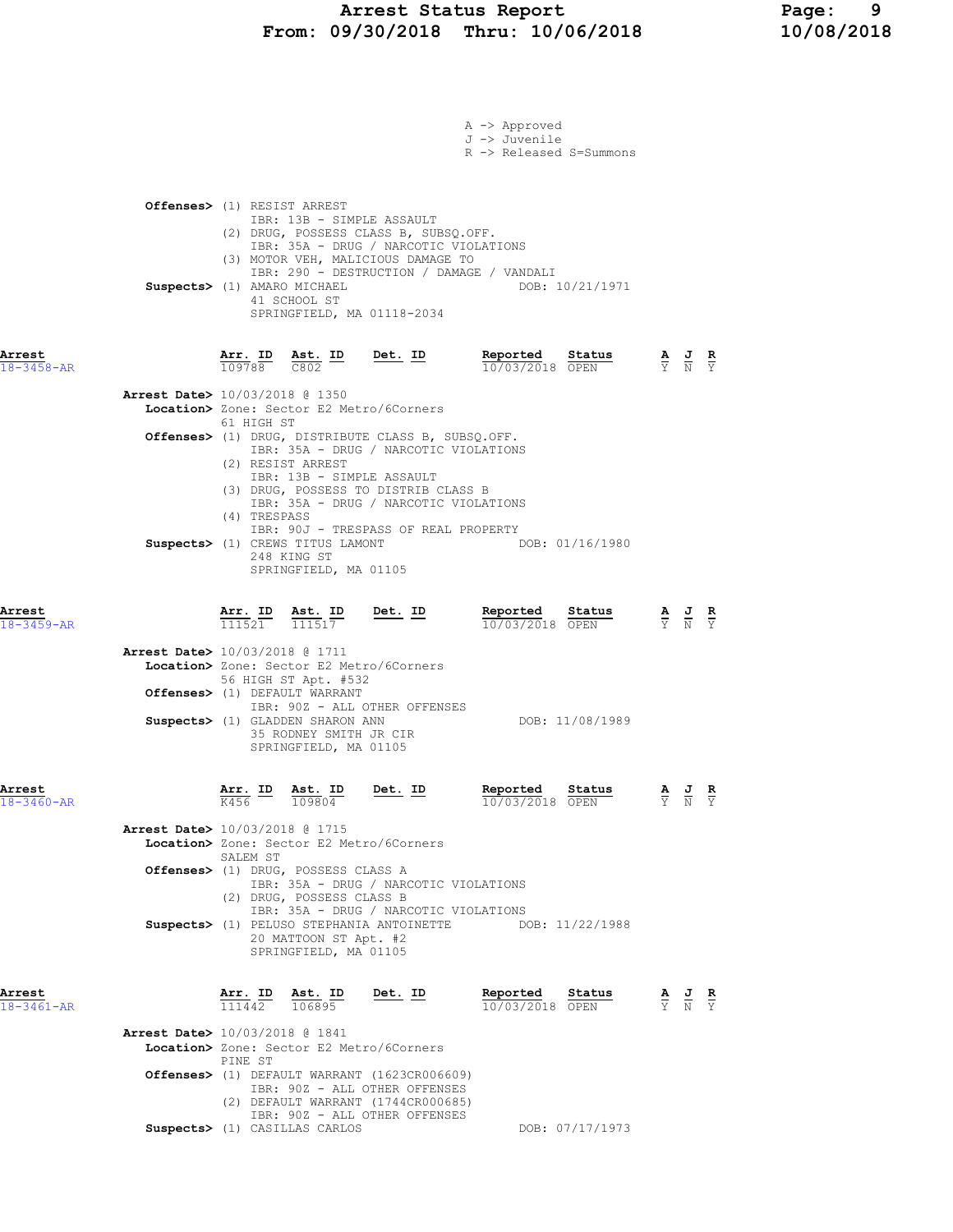## Arrest Status Report Page: 10<br>10/08/2018 Thru: 10/06/2018 10/08/2018 From: 09/30/2018 Thru: 10/06/2018

| A -> Approved |
|---------------|
| J -> Juvenile |

R -> Released S=Summons

 62 EDMUND WYNNE CIR SPRINGFIELD, MA 01105

| Arrest<br>$18 - 3462 - AR$ |                                                                         | 109490          | <u>Arr. ID Ast. ID</u><br>R546                                                                                                                                | Det. ID                                                                                                                                                                                                                  | Reported<br>10/03/2018 OPEN        | Status          | $\frac{\mathbf{A}}{\mathbf{Y}}$ $\frac{\mathbf{J}}{\mathbf{N}}$                                 |                                                                                                 | $rac{\mathbf{R}}{\mathbf{Y}}$ |
|----------------------------|-------------------------------------------------------------------------|-----------------|---------------------------------------------------------------------------------------------------------------------------------------------------------------|--------------------------------------------------------------------------------------------------------------------------------------------------------------------------------------------------------------------------|------------------------------------|-----------------|-------------------------------------------------------------------------------------------------|-------------------------------------------------------------------------------------------------|-------------------------------|
|                            | <b>Arrest Date&gt;</b> 10/03/2018 @ 1916<br>Suspects> (1) GREEN ANTONIO | 1 MGM WAY       | Offenses> (1) DISORDERLY CONDUCT<br>370 HIGH ST Apt. #204<br>NEW BRITAIN, CT                                                                                  | Location> Zone: Sector E1 Metro/South End<br>IBR: 90C - DISORDERLY CONDUCT                                                                                                                                               |                                    | DOB: 07/19/1979 |                                                                                                 |                                                                                                 |                               |
| Arrest<br>$18 - 3465 - AR$ |                                                                         |                 | $\frac{\texttt{Arr.}}{108853}$ $\frac{\texttt{ Ast.}}{111495}$                                                                                                | <u>Det. ID</u>                                                                                                                                                                                                           | Reported Status<br>10/03/2018 OPEN |                 | $\frac{\mathbf{A}}{\mathbf{Y}}$ $\frac{\mathbf{J}}{\mathbf{N}}$ $\frac{\mathbf{R}}{\mathbf{Y}}$ |                                                                                                 |                               |
|                            | <b>Arrest Date&gt;</b> 10/03/2018 @ 2230                                | 488 STATE ST    | Location> Zone: Sector F1 McKnight/Bay<br>Offenses> (1) DEFAULT WARRANT<br>Suspects> (1) LIRIANO ALECZANDER<br>57 LEETE ST<br>SPRINGFIELD, MA 01108           | IBR: 90Z - ALL OTHER OFFENSES                                                                                                                                                                                            |                                    | DOB: 09/15/1997 |                                                                                                 |                                                                                                 |                               |
| Arrest<br>$18 - 3466 - AR$ |                                                                         |                 | $\frac{\texttt{Arr.}}{109489}$ $\frac{\texttt{ Ast.}}{111415}$                                                                                                | $Det$ . ID                                                                                                                                                                                                               | Reported<br>10/04/2018 OPEN        | Status          |                                                                                                 | $\frac{\mathbf{A}}{\mathbf{Y}}$ $\frac{\mathbf{J}}{\mathbf{N}}$ $\frac{\mathbf{R}}{\mathbf{Y}}$ |                               |
|                            | <b>Arrest Date&gt;</b> 10/04/2018 @ 0438                                | LUXE BURGER BAR | 1200 HALL OF FAME AVE<br>Offenses> (1) DEFAULT WARRANT<br>(2) DEFAULT WARRANT<br>(3) DEFAULT WARRANT<br>(4) DEFAULT WARRANT<br>(5) UNREGISTERED MOTOR VEHICLE | Location> Zone: Sector E1 Metro/South End<br>IBR: 90Z - ALL OTHER OFFENSES<br>IBR: 90Z - ALL OTHER OFFENSES<br>IBR: 90Z - ALL OTHER OFFENSES<br>IBR: 90Z - ALL OTHER OFFENSES<br>IBR: 99 - TRAFFIC, TOWN BY-LAW OFFENSES |                                    |                 |                                                                                                 |                                                                                                 |                               |
|                            |                                                                         |                 | Suspects> (1) SUTHERLAND DEVON TAVARES<br>18 SPRING ST Apt. #1L<br>CHICOPEE, MA                                                                               | (6) LICENSE REVOKED AS HTO, OPERATE MV WITH<br>IBR: 99 - TRAFFIC, TOWN BY-LAW OFFENSES                                                                                                                                   |                                    | DOB: 07/20/1984 |                                                                                                 |                                                                                                 |                               |
| Arrest<br>$18 - 3467 - AR$ | <b>Arrest Date&gt;</b> 10/04/2018 @ 0540                                | Arr. ID         | Ast. ID<br>$\overline{111519}$ $\overline{107751}$                                                                                                            | Det. ID                                                                                                                                                                                                                  | Reported<br>10/04/2018 OPEN        | Status AJR      |                                                                                                 | $\overline{Y}$ $\overline{N}$ $\overline{Y}$                                                    |                               |
|                            |                                                                         | 108 HARVARD ST  | Location> Zone: Sector F1 McKnight/Bay<br>Offenses> (1) ARREST WARRANT<br>Suspects> (1) SMALL NOAH DWAYNE<br>108 HARVARD ST<br>SPRINGFIELD, MA 01101-0308     | IBR: 90Z - ALL OTHER OFFENSES                                                                                                                                                                                            |                                    | DOB: 10/26/1978 |                                                                                                 |                                                                                                 |                               |
| Arrest                     |                                                                         |                 | Arr. ID Ast. ID                                                                                                                                               | Det. ID                                                                                                                                                                                                                  | Reported                           | Status          |                                                                                                 | $\underline{A}$ $\underline{J}$ $\underline{R}$                                                 |                               |

18-3468-AR B218 M467 10/04/2018 OPEN Y N Y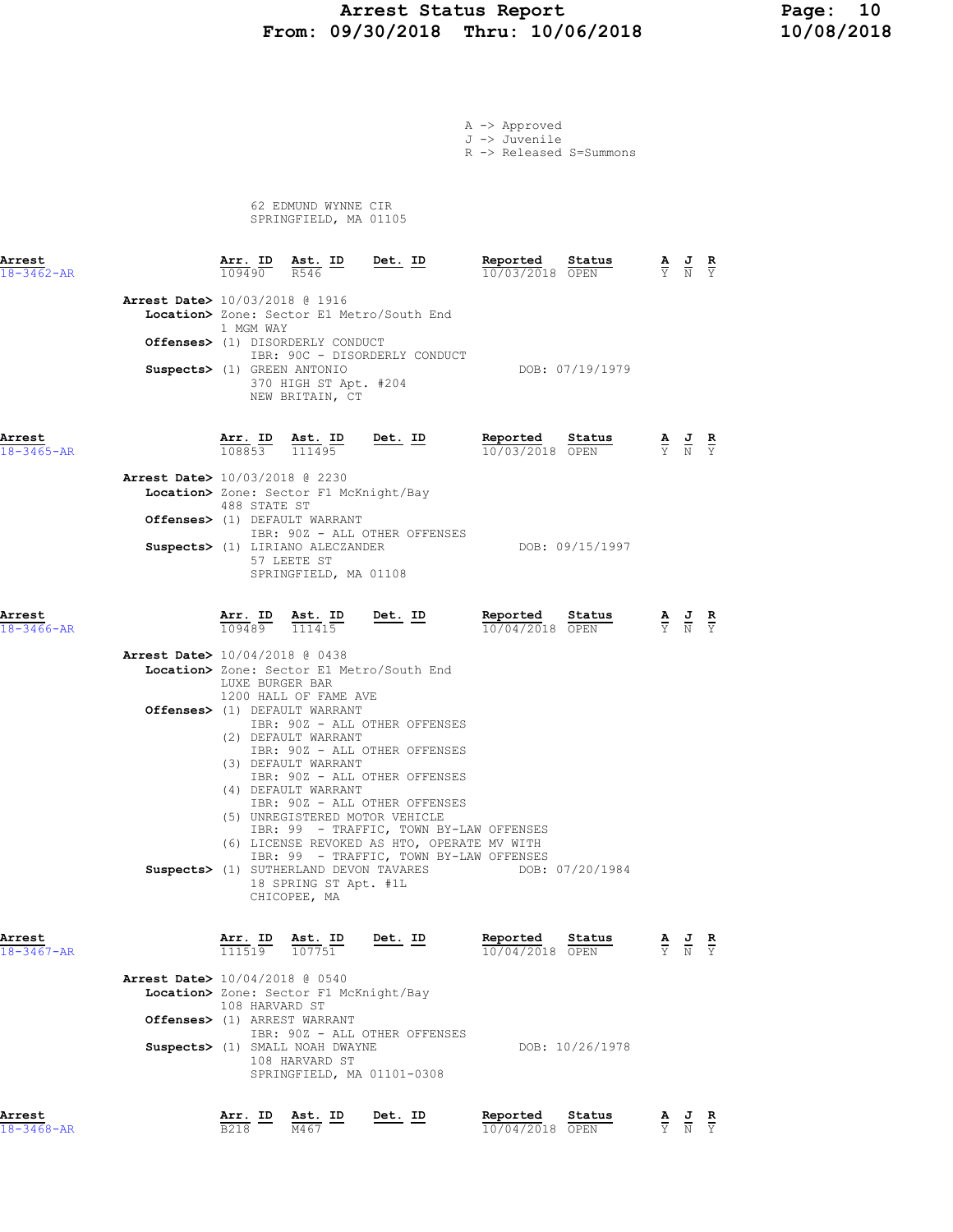#### Arrest Status Report Page: 11 From: 09/30/2018 Thru: 10/06/2018 10/08/2018

|                            |                                          |                  |                                                                                                                                               |                                                                                                                                                                                                                                                                                                                                                                                                                                                                                                                                                 | A -> Approved<br>J -> Juvenile<br>R -> Released S=Summons                                                                               |                 |                                                                                                 |                                                                                                 |  |
|----------------------------|------------------------------------------|------------------|-----------------------------------------------------------------------------------------------------------------------------------------------|-------------------------------------------------------------------------------------------------------------------------------------------------------------------------------------------------------------------------------------------------------------------------------------------------------------------------------------------------------------------------------------------------------------------------------------------------------------------------------------------------------------------------------------------------|-----------------------------------------------------------------------------------------------------------------------------------------|-----------------|-------------------------------------------------------------------------------------------------|-------------------------------------------------------------------------------------------------|--|
|                            | <b>Arrest Date&gt;</b> 10/04/2018 @ 0715 | DANA ST          |                                                                                                                                               | Location> Zone: Sector B1 Liberty Heights<br>IBR: 90Z - ALL OTHER OFFENSES<br>IBR: 90Z - ALL OTHER OFFENSES                                                                                                                                                                                                                                                                                                                                                                                                                                     | Offenses> (1) DEFAULT WARRANT 1323CR000462 POSSESS CLASS B<br>(2) DEFAULT WARRANT 1623CR001920 OPER MV SUSP LICENSE                     |                 |                                                                                                 |                                                                                                 |  |
|                            |                                          |                  | 791 ARMORY ST Apt. #2FLR<br>SPRINGFIELD, MA 01103                                                                                             | IBR: 90Z - ALL OTHER OFFENSES<br>IBR: 90Z - ALL OTHER OFFENSES<br>Suspects> (1) HALLUMS-BURTON JOHNNY RAY                                                                                                                                                                                                                                                                                                                                                                                                                                       | (3) DEFAULT WARRANT 1623CR001578 OPER MV SUSP LICENSE<br>(4) DEFAULT WARRANT #1623CR004112 ATTEMPT TO COMMIT A CRIME<br>DOB: 04/01/1980 |                 |                                                                                                 |                                                                                                 |  |
| Arrest<br>$18 - 3470 - AR$ |                                          |                  |                                                                                                                                               | $\frac{\texttt{Arr.}}{\texttt{P131}}$ ID $\frac{\texttt{Ast.}}{\texttt{B979}}$ ID Det. ID                                                                                                                                                                                                                                                                                                                                                                                                                                                       | Reported<br>$10/04/2018$ OPEN                                                                                                           | Status          |                                                                                                 | $\frac{\mathbf{A}}{\mathbf{Y}}$ $\frac{\mathbf{J}}{\mathbf{N}}$ $\frac{\mathbf{R}}{\mathbf{Y}}$ |  |
|                            | <b>Arrest Date&gt;</b> 10/04/2018 @ 1025 |                  |                                                                                                                                               | Location> Zone: Sector A N. End/Memorial                                                                                                                                                                                                                                                                                                                                                                                                                                                                                                        |                                                                                                                                         |                 |                                                                                                 |                                                                                                 |  |
|                            |                                          | MAIN ST          |                                                                                                                                               | Offenses> (1) FIREARM, CARRY WITHOUT LICENSE                                                                                                                                                                                                                                                                                                                                                                                                                                                                                                    |                                                                                                                                         |                 |                                                                                                 |                                                                                                 |  |
|                            |                                          |                  | (7) A&B ON POLICE OFFICER<br>(8) A&B ON POLICE OFFICER<br>IBR: 13B - SIMPLE ASSAULT<br>(9) RESIST ARREST<br>507 NEWBURY ST<br>SPRINGFIELD, MA | IBR: 520 - WEAPON LAW VIOLATIONS<br>(2) FIREARM IN FELONY, POSSESS<br>IBR: 520 - WEAPON LAW VIOLATIONS<br>(3) POSSESSION AMMO W/O ID (MACE + AMMO)<br>IBR: 520 - WEAPON LAW VIOLATIONS<br>(4) DRUG, POSSESS TO DISTRIB CLASS A<br>IBR: 35A - DRUG / NARCOTIC VIOLATIONS<br>(5) DRUG, POSSESS TO DISTRIB CLASS B<br>IBR: 35A - DRUG / NARCOTIC VIOLATIONS<br>(6) DRUG, POSSESS TO DISTRIB CLASS B<br>IBR: 35A - DRUG / NARCOTIC VIOLATIONS<br>IBR: 13A - AGGRAVATED ASSAULT<br>IBR: 13A - AGGRAVATED ASSAULT<br>Suspects> (1) LUGO JOHN DERBERTH | (10) DESTRUCTION OF PROPERTY -\$1200, MALICIOUS<br>IBR: 290 - DESTRUCTION / DAMAGE / VANDALI<br>DOB: 11/13/1994                         |                 |                                                                                                 |                                                                                                 |  |
| Arrest<br>$18 - 3472 - AR$ |                                          | 100621           | Arr. ID Ast. ID<br>111535                                                                                                                     | <u>Det. ID</u>                                                                                                                                                                                                                                                                                                                                                                                                                                                                                                                                  | Reported<br>10/04/2018 OPEN                                                                                                             | Status          | $\frac{\mathbf{A}}{\mathbf{Y}}$ $\frac{\mathbf{J}}{\mathbf{N}}$ $\frac{\mathbf{R}}{\mathbf{N}}$ |                                                                                                 |  |
|                            | <b>Arrest Date&gt;</b> 10/04/2018 @ 1223 |                  |                                                                                                                                               | Location> Zone: Sector E1 Metro/South End                                                                                                                                                                                                                                                                                                                                                                                                                                                                                                       |                                                                                                                                         |                 |                                                                                                 |                                                                                                 |  |
|                            |                                          | MAIN ST          | Offenses> (1) DRUG, POSSESS CLASS B                                                                                                           |                                                                                                                                                                                                                                                                                                                                                                                                                                                                                                                                                 |                                                                                                                                         |                 |                                                                                                 |                                                                                                 |  |
|                            |                                          |                  | Suspects> (1) RODRIGUEZ JOSE LUIS<br>246 MILL ST Apt. #1ST<br>SPRINGFIELD, MA                                                                 | IBR: 35A - DRUG / NARCOTIC VIOLATIONS                                                                                                                                                                                                                                                                                                                                                                                                                                                                                                           |                                                                                                                                         | DOB: 06/02/1982 |                                                                                                 |                                                                                                 |  |
| Arrest<br>18-3473-AR       |                                          | <u>Arr. ID</u>   | Ast. ID<br>111535                                                                                                                             | Det. ID                                                                                                                                                                                                                                                                                                                                                                                                                                                                                                                                         | Reported<br>10/04/2018 OPEN                                                                                                             | Status          |                                                                                                 | $\frac{\mathbf{A}}{\mathbf{Y}}$ $\frac{\mathbf{J}}{\mathbf{N}}$ $\frac{\mathbf{R}}{\mathbf{N}}$ |  |
|                            | Arrest Date> 10/04/2018 @ 1310           | 32 BLAKE HILL ST | Location> Zone: Sector H1 Forest Park                                                                                                         |                                                                                                                                                                                                                                                                                                                                                                                                                                                                                                                                                 |                                                                                                                                         |                 |                                                                                                 |                                                                                                 |  |
|                            |                                          |                  | Offenses> (1) DRUG, POSSESS CLASS B                                                                                                           | IBR: 35A - DRUG / NARCOTIC VIOLATIONS                                                                                                                                                                                                                                                                                                                                                                                                                                                                                                           |                                                                                                                                         |                 |                                                                                                 |                                                                                                 |  |

Suspects> (1) RODRIGUEZ-DYER JOSEPH DOB: 01/29/1966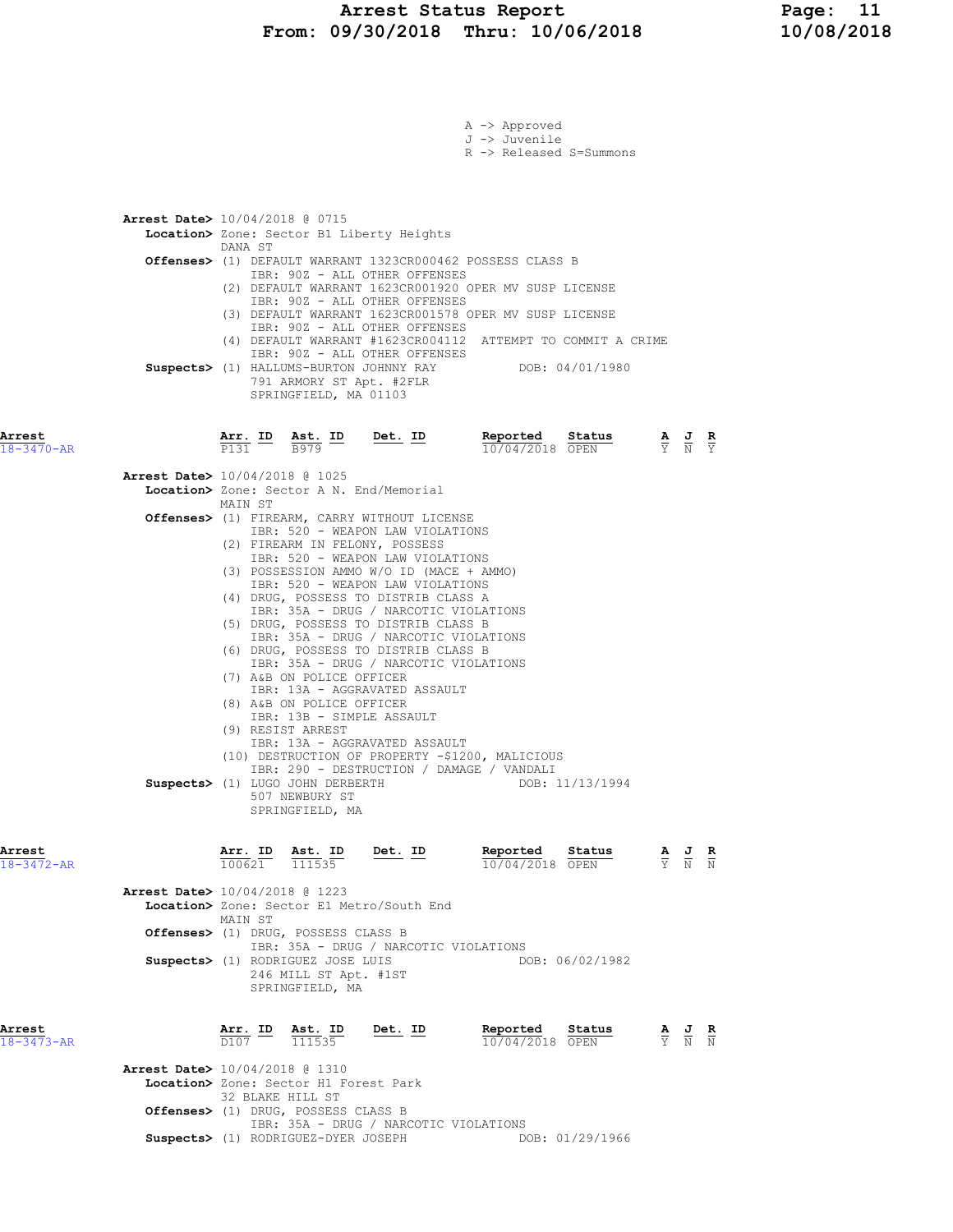## Arrest Status Report 12<br>19/30/2018 Thru: 10/06/2018 10/08/2018 From: 09/30/2018 Thru: 10/06/2018

A -> Approved J -> Juvenile

R -> Released S=Summons

 3 BAYONNE ST Apt. #3L SPRINGFIELD, MA 01105

| Arrest<br>$18 - 3474 - AR$ |                                                                        |                        | $\frac{\texttt{Arr.}}{100621}$ $\frac{\texttt{ Ast.}}{111535}$                                                                                                                                                                | Det. ID                                                                                                                                                                                                                                                                                                                                                                   | Reported<br>10/04/2018 OPEN                                                                                                       | $\frac{\text{Status}}{\text{}}$ | $\frac{\mathbf{A}}{\mathbf{Y}}$ $\frac{\mathbf{J}}{\mathbf{N}}$ $\frac{\mathbf{R}}{\mathbf{N}}$ |  |
|----------------------------|------------------------------------------------------------------------|------------------------|-------------------------------------------------------------------------------------------------------------------------------------------------------------------------------------------------------------------------------|---------------------------------------------------------------------------------------------------------------------------------------------------------------------------------------------------------------------------------------------------------------------------------------------------------------------------------------------------------------------------|-----------------------------------------------------------------------------------------------------------------------------------|---------------------------------|-------------------------------------------------------------------------------------------------|--|
|                            | <b>Arrest Date&gt;</b> 10/04/2018 @ 1317<br>Suspects> (1) COLON HECTOR | 146 BELMONT AVE        | Location> Zone: Sector H1 Forest Park<br>(4) DRUG, DISTRIBUTE CLASS B<br>(5) DRUG, DISTRIBUTE CLASS B<br>146 BELMONT AVE Apt. #1ST                                                                                            | Offenses> (1) DRUG, POSSESS TO DISTRIB CLASS B<br>IBR: 35A - DRUG / NARCOTIC VIOLATIONS<br>(2) DRUG, POSSESS TO DISTRIB CLASS A<br>IBR: 35A - DRUG / NARCOTIC VIOLATIONS<br>(3) DRUG, POSSESS TO DISTRIB CLASS B<br>IBR: 35A - DRUG / NARCOTIC VIOLATIONS<br>IBR: 35A - DRUG / NARCOTIC VIOLATIONS<br>IBR: 35A - DRUG / NARCOTIC VIOLATIONS<br>SPRINGFIELD, MA 01108-0000 | DOB: 12/28/1983                                                                                                                   |                                 |                                                                                                 |  |
| Arrest<br>18-3475-AR       | Arrest Date> 10/04/2018 @ 1341                                         | <b>EASTERN AVE</b>     | $\frac{\texttt{Arr.}}{103436}$ $\frac{\texttt{Ab.}}{R741}$ ID Det. ID<br>Offenses> (1) DRUG, POSSESS CLASS B<br>Suspects> (1) LOPEZ JOSE MANUEL<br>138 CEDAR ST Apt. #1STFL<br>SPRINGFIELD, MA 01109                          | Location> Zone: Sector F2 Old&Upper Hill<br>IBR: 35A - DRUG / NARCOTIC VIOLATIONS                                                                                                                                                                                                                                                                                         | Repor <u>ted</u><br>10/04/2018 OPEN<br>DOB: 03/26/1986                                                                            | Status                          | $\frac{\mathbf{A}}{\mathbf{Y}}$ $\frac{\mathbf{J}}{\mathbf{N}}$ $\frac{\mathbf{R}}{\mathbf{N}}$ |  |
| Arrest<br>18-3476-AR       | <b>Arrest Date&gt;</b> 10/04/2018 @ 1340                               | EASTERN AVE            | $\frac{\texttt{Arr.}}{103436}$ $\frac{\texttt{Ast.}}{R741}$ $\frac{\texttt{ID}}{R}$ $\frac{\texttt{Det.}}{R}$ $\frac{\texttt{ID}}{R}$<br><b>Offenses&gt;</b> (1) DRUG, DISTRIBUTE CLASS B<br>18 COLLINS ST<br>SPRINGFIELD, MA | Location> Zone: Sector F2 Old&Upper Hill<br>IBR: 35A - DRUG / NARCOTIC VIOLATIONS<br>(2) DRUG, POSSESS TO DISTRIB CLASS B<br>IBR: 35A - DRUG / NARCOTIC VIOLATIONS<br>(3) DRUG, POSSESS TO DISTRIB CLASS B<br>IBR: 35A - DRUG / NARCOTIC VIOLATIONS<br>(4) DRUG, POSSESS TO DISTRIB CLASS A<br>IBR: 35A - DRUG / NARCOTIC VIOLATIONS<br>(5) UNLICENSED OPERATION OF MV    | Reported<br>10/04/2018 OPEN<br>IBR: 99 - TRAFFIC, TOWN BY-LAW OFFENSES<br>Suspects> (1) MONTANEZ WILFREDO EMANUEL DOB: 08/07/1993 | Status                          | $\frac{\mathbf{A}}{\mathbf{Y}}$ $\frac{\mathbf{J}}{\mathbf{N}}$ $\frac{\mathbf{R}}{\mathbf{Y}}$ |  |
| Arrest<br>18-3477-AR       | <b>Arrest Date&gt;</b> 10/04/2018 @ 1700                               | 111442<br>147 MAPLE ST | Arr. ID Ast. ID<br>106895                                                                                                                                                                                                     | Det. ID<br>Location> Zone: Sector E2 Metro/6Corners                                                                                                                                                                                                                                                                                                                       | Reported<br>10/04/2018 OPEN                                                                                                       | Status                          | $\frac{\mathbf{A}}{\mathbf{Y}}$ $\frac{\mathbf{J}}{\mathbf{N}}$ $\frac{\mathbf{R}}{\mathbf{Y}}$ |  |
|                            |                                                                        |                        |                                                                                                                                                                                                                               | Offenses> (1) DEFAULT WARRANT-1623CR006306<br>IBR: 90Z - ALL OTHER OFFENSES                                                                                                                                                                                                                                                                                               |                                                                                                                                   |                                 |                                                                                                 |  |

 (2) DEFAULT WARRANT-1623CR005769 IBR: 90Z - ALL OTHER OFFENSES

Suspects> (1) ALVARADO ROSEMARY DEJESUS DOB: 11/26/1991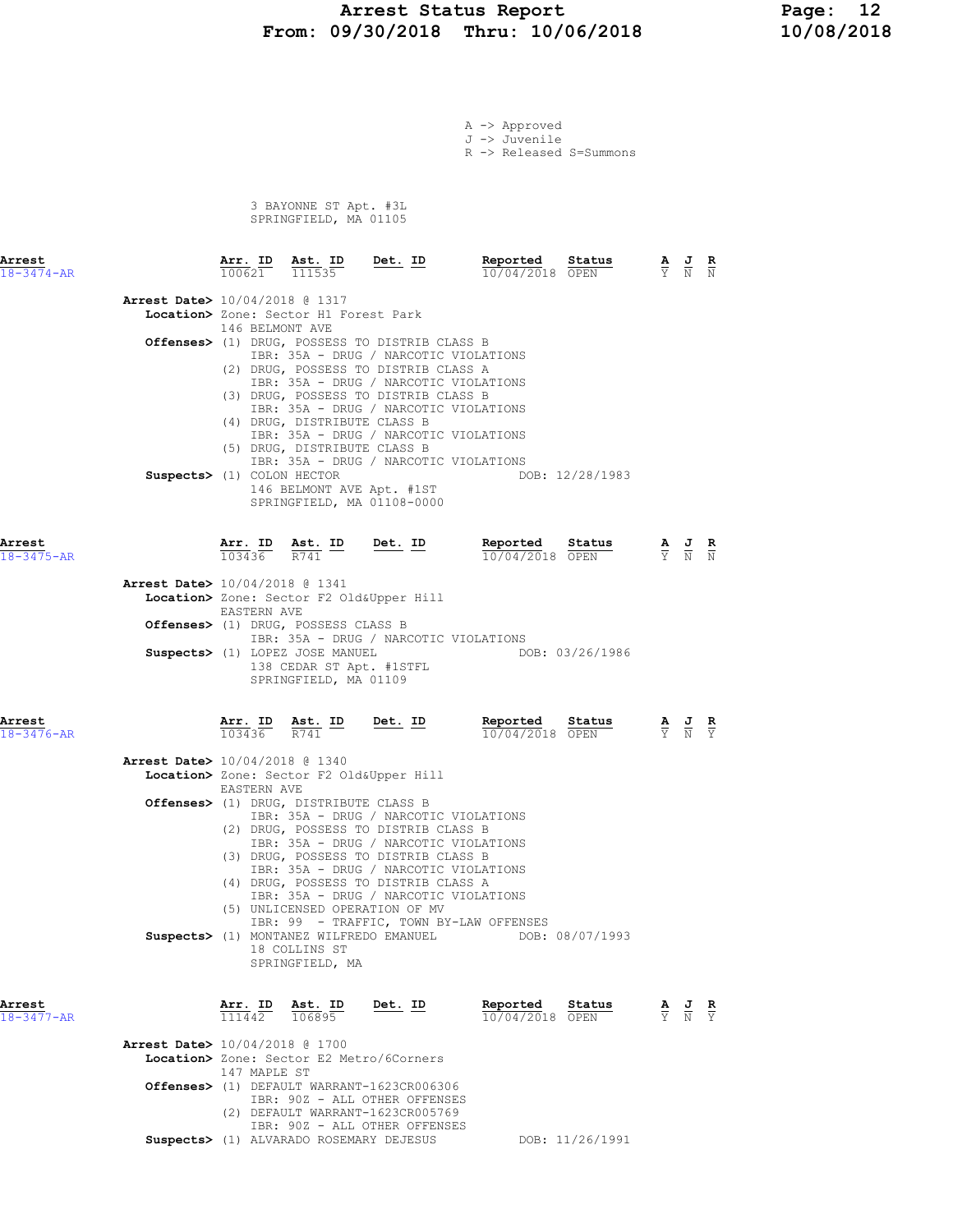#### Arrest Status Report 13<br>19/30/2018 Thru: 10/06/2018 10/08/2018 From: 09/30/2018 Thru: 10/06/2018

A -> Approved

|                                |                                           |                                                                                                                         |                                                                                                                                                                                                                                                                                | J -> Juvenile<br>R -> Released S=Summons |                 |                                   |                                                                                                 |                               |
|--------------------------------|-------------------------------------------|-------------------------------------------------------------------------------------------------------------------------|--------------------------------------------------------------------------------------------------------------------------------------------------------------------------------------------------------------------------------------------------------------------------------|------------------------------------------|-----------------|-----------------------------------|-------------------------------------------------------------------------------------------------|-------------------------------|
|                                |                                           | 210 PEARL ST Apt. #2R<br>SPRINGFIELD, MA                                                                                |                                                                                                                                                                                                                                                                                |                                          |                 |                                   |                                                                                                 |                               |
| Arrest<br>$18 - 3481 - AR$     |                                           | $\frac{\texttt{Arr.}}{107920}$ $\frac{\texttt{ Ast.}}{102820}$                                                          | <u>Det. ID</u>                                                                                                                                                                                                                                                                 | Reported Status<br>10/04/2018 OPEN       |                 |                                   | $\frac{\mathbf{A}}{\mathbf{Y}}$ $\frac{\mathbf{J}}{\mathbf{N}}$ $\frac{\mathbf{R}}{\mathbf{Y}}$ |                               |
| Arrest Date> 10/04/2018 @ 2115 | 758 SUMNER AVE                            |                                                                                                                         | Location> Zone: Sector H2 Forest Park/EFP                                                                                                                                                                                                                                      |                                          |                 |                                   |                                                                                                 |                               |
|                                |                                           | Offenses> (1) DISORDERLY CONDUCT<br>(2) A&B ON POLICE OFFICER<br>IBR: 13B - SIMPLE ASSAULT<br>(3) A&B ON POLICE OFFICER | IBR: 90C - DISORDERLY CONDUCT                                                                                                                                                                                                                                                  |                                          |                 |                                   |                                                                                                 |                               |
| Suspects> (1) TALBOT ALEXIS    |                                           | IBR: 13B - SIMPLE ASSAULT<br>760 SUMNER AVE Apt. #4<br>SPRINGFIELD, MA                                                  |                                                                                                                                                                                                                                                                                |                                          | DOB: 07/27/1992 |                                   |                                                                                                 |                               |
| Arrest<br>$18 - 3482 - AR$     | <u>Arr.</u> ID<br>$\frac{106026}{106026}$ | $\frac{\text{Ast.}}{\text{W}383}$ ID                                                                                    | <u>Det.</u> ID                                                                                                                                                                                                                                                                 | Reported<br>10/04/2018 OPEN              | Status          |                                   | $\frac{\mathbf{A}}{\mathbf{Y}}$ $\frac{\mathbf{J}}{\mathbf{N}}$ $\frac{\mathbf{R}}{\mathbf{Y}}$ |                               |
| Arrest Date> 10/04/2018 @ 2205 |                                           | Location> Zone: Sector H1 Forest Park<br>64 FORT PLEASANT AVE                                                           |                                                                                                                                                                                                                                                                                |                                          |                 |                                   |                                                                                                 |                               |
|                                |                                           | Offenses> (1) DRUG, POSSESS CLASS B                                                                                     | IBR: 35A - DRUG / NARCOTIC VIOLATIONS<br>(2) STRAIGHT WARRANT DOCKET# 1843CR001909<br>IBR: 90Z - ALL OTHER OFFENSES<br>(3) STRAIGHT WARRANT DOCKET# 1823CR005705<br>IBR: 90Z - ALL OTHER OFFENSES<br>(4) DEFAULT WARRANT DOCKET# 1823CR005678<br>IBR: 90Z - ALL OTHER OFFENSES |                                          |                 |                                   |                                                                                                 |                               |
|                                |                                           | Suspects> (1) CRAFT ELISHA R.<br>100 NOEL ST<br>SPRINGFIELD, MA                                                         |                                                                                                                                                                                                                                                                                |                                          | DOB: 05/28/2000 |                                   |                                                                                                 |                               |
| Arrest<br>$18 - 3483 - AR$     | $\frac{\texttt{Arr.}}{111415}$            | Ast. ID<br>$\frac{109489}{109489}$                                                                                      | <u>Det.</u> ID                                                                                                                                                                                                                                                                 | Reported<br>10/05/2018 OPEN              | Status          |                                   | $\frac{\mathbf{A}}{\mathbf{Y}}$ $\frac{\mathbf{J}}{\mathbf{N}}$ $\frac{\mathbf{R}}{\mathbf{Y}}$ |                               |
| Arrest Date> 10/05/2018 @ 0119 | 1 MGM WAY                                 | FRONT OF THE PARKING GARAGE                                                                                             | Location> Zone: Sector E1 Metro/South End                                                                                                                                                                                                                                      |                                          |                 |                                   |                                                                                                 |                               |
|                                |                                           | Offenses> (1) A&B ON POLICE OFFICER<br>(2) DISORDERLY CONDUCT<br>(3) RESIST ARREST<br>IBR: 13B - SIMPLE ASSAULT         | IBR: 13A - AGGRAVATED ASSAULT<br>IBR: 90C - DISORDERLY CONDUCT                                                                                                                                                                                                                 |                                          |                 |                                   |                                                                                                 |                               |
| Suspects> (1) MOYLAN KEVIN     |                                           | 19 COLTON RD<br>SOMERS, CT 06071                                                                                        |                                                                                                                                                                                                                                                                                |                                          | DOB: 04/07/1994 |                                   |                                                                                                 |                               |
| Arrest<br>18-3484-AR           | Arr. ID<br>111415                         | Ast. ID                                                                                                                 | Det. ID                                                                                                                                                                                                                                                                        | Reported<br>10/05/2018 OPEN              | Status          | $\frac{\mathbf{A}}{\overline{Y}}$ | $\frac{J}{N}$                                                                                   | $\frac{\mathbf{R}}{\Upsilon}$ |

 Arrest Date> 10/05/2018 @ 0330 Location> Zone: Sector E1 Metro/South End

1 MGM WAY

 342 FRONT ST CHICOPEE, MA

 Offenses> (1) ARREST WARRANT IBR: 90Z - ALL OTHER OFFENSES Suspects> (1) DIAZ RONDELL DOB: 03/24/1997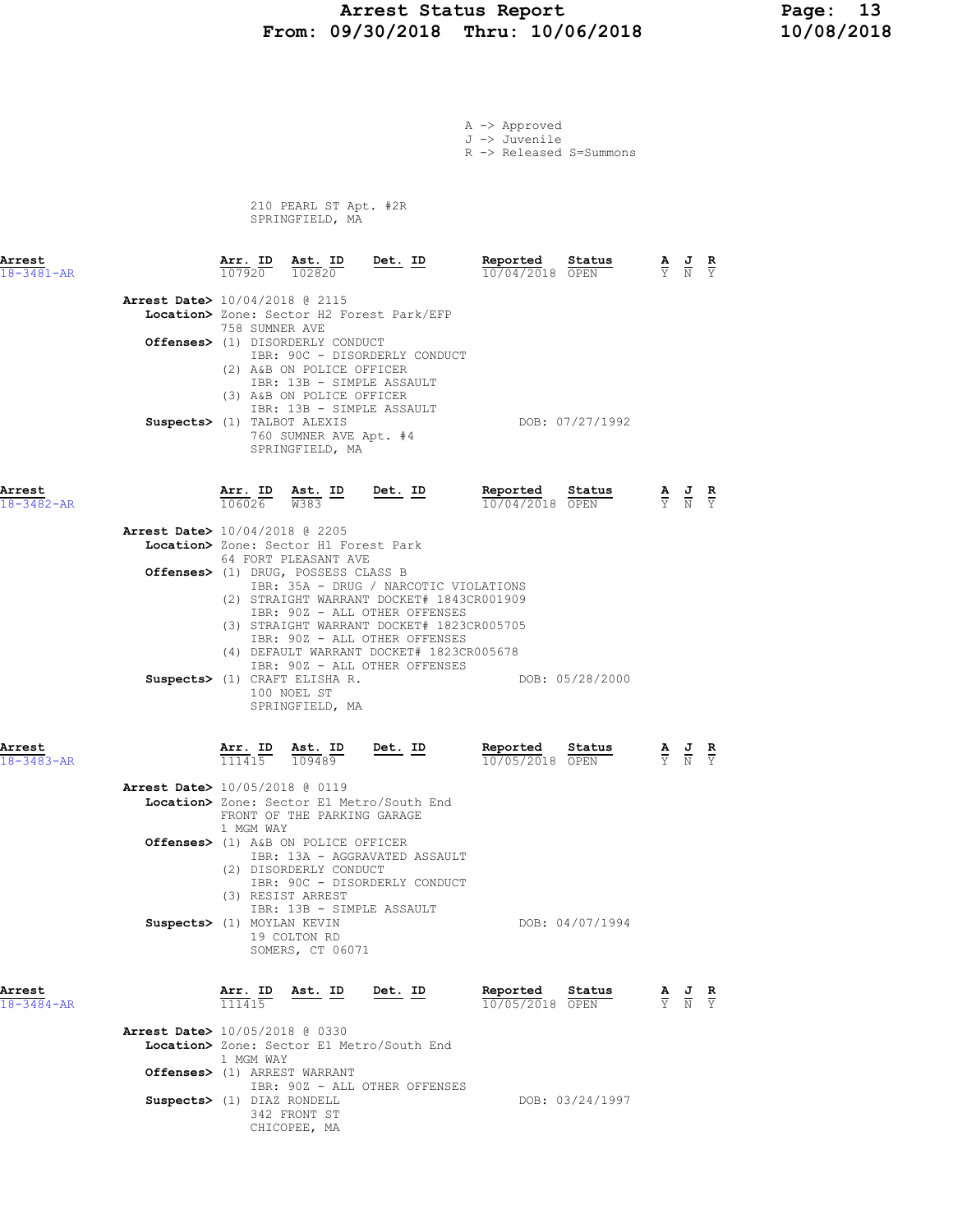# Arrest Status Report Page: 14<br>19/30/2018 Thru: 10/06/2018 10/08/2018 From: 09/30/2018 Thru: 10/06/2018

|  | A -> Approved             |                         |
|--|---------------------------|-------------------------|
|  | $J \rightarrow J$ uvenile |                         |
|  |                           | R -> Released S=Summons |

| Arrest<br>$18 - 3485 - AR$ |                                                                                                                                                                      | Arr. ID<br>B997                                                    |                                                                | <u>Ast. ID Det. ID</u>                   |           |                                                                                                                                  | Reported<br>10/05/2018 OPEN                                                                                                              | Status          | $\frac{\mathbf{A}}{\mathbf{Y}}$ $\frac{\mathbf{J}}{\mathbf{N}}$ $\frac{\mathbf{R}}{\mathbf{N}}$       |               |
|----------------------------|----------------------------------------------------------------------------------------------------------------------------------------------------------------------|--------------------------------------------------------------------|----------------------------------------------------------------|------------------------------------------|-----------|----------------------------------------------------------------------------------------------------------------------------------|------------------------------------------------------------------------------------------------------------------------------------------|-----------------|-------------------------------------------------------------------------------------------------------|---------------|
|                            | <b>Arrest Date&gt;</b> 10/05/2018 @ 0735<br>Location> Zone: Sector B1 Liberty Heights<br>Offenses> (1) MOTOR VEH, MALICIOUS DAMAGE TO<br>Suspects> (1) JENKINS EDDIE | <b>BHN CRISIS</b><br>417 LIBERTY ST Apt. #F                        | 50 FOSTER ST<br>SPRINGFIELD, MA                                |                                          |           |                                                                                                                                  | IBR: 290 - DESTRUCTION / DAMAGE / VANDALI<br>(2) DESTRUCTION OF PROPERTY -\$1200, MALICIOUS<br>IBR: 290 - DESTRUCTION / DAMAGE / VANDALI | DOB: 04/11/1980 |                                                                                                       |               |
| Arrest<br>$18 - 3487 - AR$ |                                                                                                                                                                      | Arr. ID Ast. ID<br>109788 C802                                     |                                                                |                                          |           | Det. <u>ID</u>                                                                                                                   | Reported<br>10/05/2018 OPEN                                                                                                              | Status          | $\frac{\mathbf{A}}{\mathbf{Y}}$ $\frac{\mathbf{J}}{\mathbf{N}}$                                       | $\frac{R}{Y}$ |
|                            | Arrest Date> 10/05/2018 @ 1015<br>Location> Zone: Sector E2 Metro/6Corners<br><b>Offenses&gt;</b> (1) DEFAULT WARRANT - DOCKET# 1823CR004503                         | 73 SCHOOL ST                                                       |                                                                |                                          |           |                                                                                                                                  |                                                                                                                                          |                 |                                                                                                       |               |
|                            | Suspects> (1) ALVAREZ LUISA A                                                                                                                                        |                                                                    | 52 DUNMORELAND ST<br>SPRINGFIELD, MA                           |                                          |           | IBR: 90Z - ALL OTHER OFFENSES                                                                                                    |                                                                                                                                          | DOB: 01/19/1982 |                                                                                                       |               |
| Arrest<br>$18 - 3488 - AR$ |                                                                                                                                                                      | $\frac{\texttt{Arr. ID}}{106673}$ $\frac{\texttt{ Ast. ID}}{D154}$ |                                                                |                                          | $Det. ID$ |                                                                                                                                  | Reported<br>10/05/2018 OPEN                                                                                                              | Status          | $\frac{\mathbf{A}}{\overline{Y}}$ $\frac{\mathbf{J}}{\overline{N}}$ $\frac{\mathbf{R}}{\overline{Y}}$ |               |
|                            | <b>Arrest Date&gt;</b> 10/05/2018 @ 1045<br>Location> Zone: Sector H1 Forest Park<br>Suspects> (1) CARROLL JAMES JOSEPH                                              | 99 LEYFRED TER                                                     | 99 LEYFRED TER<br>SPRINGFIELD, MA 01108                        |                                          |           | IBR: 90J - TRESPASS OF REAL PROPERTY                                                                                             | <b>Offenses&gt;</b> (1) B&E For Misdemeanor (No theft, ex. Trespass, Domestic or squatter)<br>DOB: 02/03/1960                            |                 |                                                                                                       |               |
| Arrest<br>$18 - 3489 - AR$ |                                                                                                                                                                      | Arr. ID<br>$\overline{B443}$                                       | F615                                                           | $\frac{\texttt{Ast.}}{\texttt{F615}}$ ID | $Det. ID$ |                                                                                                                                  | Reported<br>10/05/2018 OPEN                                                                                                              | Status          | $\frac{\mathbf{A}}{\mathbf{Y}}$ $\frac{\mathbf{J}}{\mathbf{N}}$                                       |               |
|                            | Arrest Date> 10/05/2018 @ 1415<br>Location> Zone: Sector D1 Indian Orchard                                                                                           | BIRCHAM BEND TRAILER PARK<br>93 GROCHMAL AVE                       |                                                                |                                          |           |                                                                                                                                  |                                                                                                                                          |                 |                                                                                                       |               |
|                            | Offenses> (1) ARREST WARRANT                                                                                                                                         |                                                                    | (2) ARREST WARRANT<br>(3) ARREST WARRANT<br>(4) ARREST WARRANT |                                          |           | IBR: 90Z - ALL OTHER OFFENSES<br>IBR: 90Z - ALL OTHER OFFENSES<br>IBR: 90Z - ALL OTHER OFFENSES<br>IBR: 90Z - ALL OTHER OFFENSES |                                                                                                                                          |                 |                                                                                                       |               |
|                            | Suspects> (1) SMITH JAMES                                                                                                                                            |                                                                    | 93 GROCHMAL AVE Apt. #20<br>SPRINGFIELD, MA                    |                                          |           |                                                                                                                                  |                                                                                                                                          | DOB: 11/09/1980 |                                                                                                       |               |
| Arrest<br>$18 - 3490 - AR$ | Arrest Date> 10/05/2018 @ 1440                                                                                                                                       | Arr. ID<br>108863                                                  |                                                                | Ast. ID<br>100135                        | Det. ID   |                                                                                                                                  | Reported<br>10/05/2018 OPEN                                                                                                              | Status          |                                                                                                       |               |
|                            | Location> Zone: Sector E1 Metro/South End                                                                                                                            |                                                                    |                                                                |                                          |           |                                                                                                                                  |                                                                                                                                          |                 |                                                                                                       |               |

PARAMOUNT PIZZA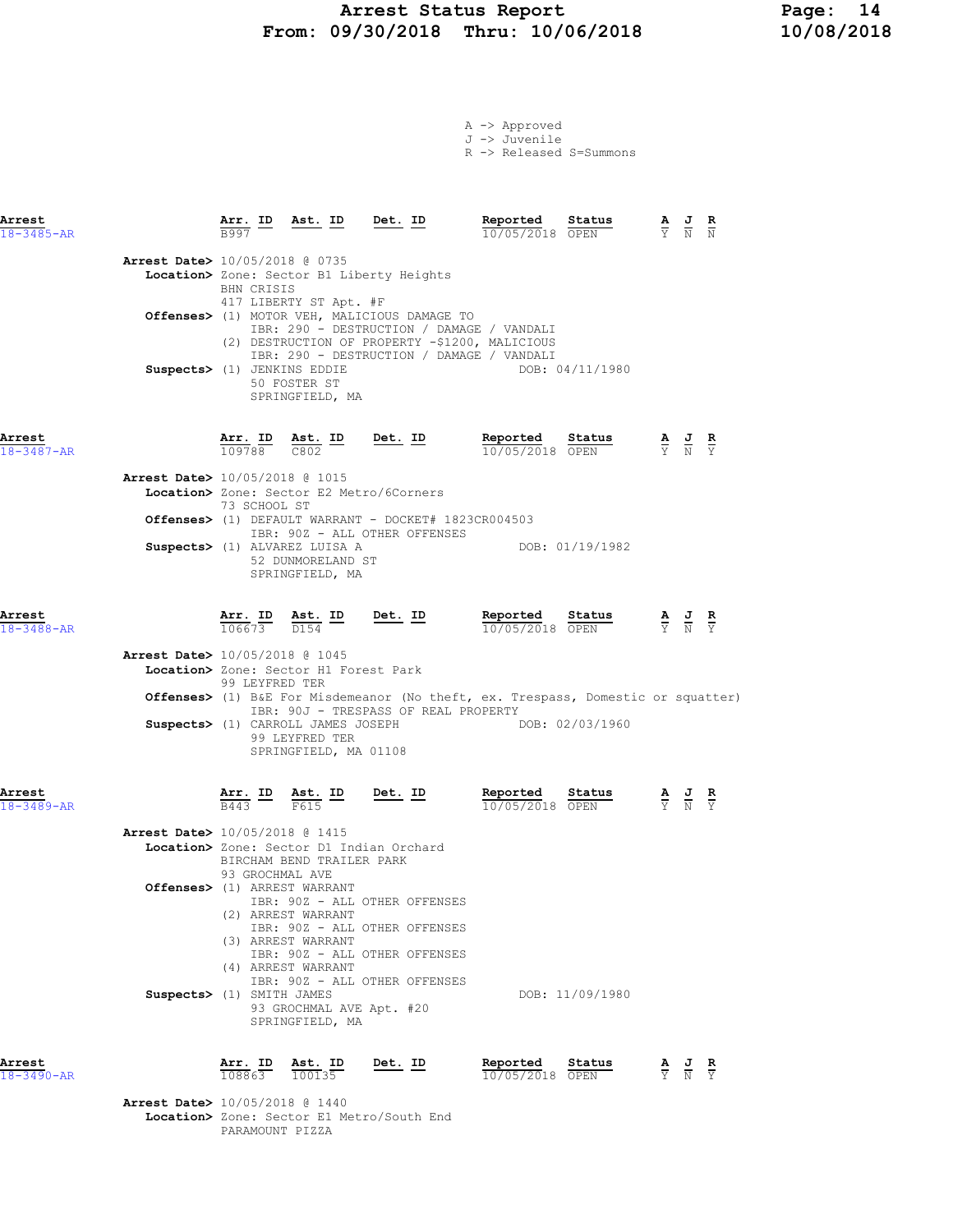## Arrest Status Report Page: 15<br>19/30/2018 Thru: 10/06/2018 10/08/2018 From: 09/30/2018 Thru: 10/06/2018

|                            |                                          |                                                                                                    |                                                                          |                                                                                                                         | A -> Approved<br>J -> Juvenile<br>R -> Released S=Summons                                                                                        |                 |                                                                                                 |  |
|----------------------------|------------------------------------------|----------------------------------------------------------------------------------------------------|--------------------------------------------------------------------------|-------------------------------------------------------------------------------------------------------------------------|--------------------------------------------------------------------------------------------------------------------------------------------------|-----------------|-------------------------------------------------------------------------------------------------|--|
|                            |                                          | 1659 MAIN ST<br>Offenses> (1) DRUG, POSSESS CLASS B<br>Suspects> (1) RINGGOLD HARVEY<br>71 HIGH ST | SPRINGFIELD, MA                                                          | IBR: 35A - DRUG / NARCOTIC VIOLATIONS                                                                                   |                                                                                                                                                  | DOB: 12/16/1965 |                                                                                                 |  |
| Arrest<br>18-3491-AR       |                                          | Arr. ID<br>108863                                                                                  | Ast. ID<br>100135                                                        | <u>Det. ID</u>                                                                                                          | Reported<br>10/05/2018 OPEN                                                                                                                      | Status          | $\frac{\mathbf{A}}{\mathbf{Y}}$ $\frac{\mathbf{J}}{\mathbf{N}}$ $\frac{\mathbf{R}}{\mathbf{Y}}$ |  |
|                            | <b>Arrest Date&gt;</b> 10/05/2018 @ 1440 | PARAMOUNT PIZZA                                                                                    |                                                                          | Location> Zone: Sector E2 Metro/6Corners                                                                                |                                                                                                                                                  |                 |                                                                                                 |  |
|                            |                                          | 52 MATTOON ST<br>Offenses> (1) DRUG, DISTRIBUTE CLASS B                                            |                                                                          | IBR: 35A - DRUG / NARCOTIC VIOLATIONS<br>(2) DRUG, POSSESS TO DISTRIB CLASS B<br>IBR: 35A - DRUG / NARCOTIC VIOLATIONS  |                                                                                                                                                  |                 |                                                                                                 |  |
|                            |                                          | Suspects> (1) DATIL-MARTINEZ EDWIN<br>HOMELESS<br>OTHER, MA                                        |                                                                          | (3) DRUG, POSSESS TO DISTRIB CLASS A<br>IBR: 35A - DRUG / NARCOTIC VIOLATIONS                                           |                                                                                                                                                  | DOB: 07/26/1968 |                                                                                                 |  |
| Arrest<br>$18 - 3492 - AR$ |                                          | Arr. ID Ast. ID<br>101951                                                                          | 101948                                                                   | <u>Det. ID</u>                                                                                                          | Reported<br>10/05/2018 OPEN                                                                                                                      | Status          | $\frac{\mathbf{A}}{\mathbf{Y}}$ $\frac{\mathbf{J}}{\mathbf{N}}$ $\frac{\mathbf{R}}{\mathbf{Y}}$ |  |
|                            | <b>Arrest Date&gt;</b> 10/05/2018 @ 1515 | Location> Zone: Sector H1 Forest Park                                                              |                                                                          |                                                                                                                         |                                                                                                                                                  |                 |                                                                                                 |  |
|                            |                                          | 66 FORT PLEASANT AVE                                                                               |                                                                          | Offenses> (1) FIREARM, CARRY WITHOUT LICENSE<br>IBR: 520 - WEAPON LAW VIOLATIONS<br>(2) B&E BUILDING DAYTIME FOR FELONY |                                                                                                                                                  |                 |                                                                                                 |  |
|                            |                                          | (3) LARCENY FROM BUILDING                                                                          |                                                                          | IBR: 23D - THEFT FROM BUILDING<br>IBR: 520 - WEAPON LAW VIOLATIONS<br>(5) B&E BUILDING DAYTIME FOR FELONY               | IBR: 220 - BURGLARY / BREAKING AND ENTERI<br>(4) DANGEROUS WEAPON, CARRY WITH HAVING ACTIVE WARRANT<br>IBR: 220 - BURGLARY / BREAKING AND ENTERI |                 |                                                                                                 |  |
|                            |                                          | Suspects> (1) SANCHEZ MANUEL                                                                       | SPRINGFIELD, MA 01108                                                    | (6) CHICOPEE DW#1820CR000545 (CHAPT 90)<br>IBR: 90Z - ALL OTHER OFFENSES<br>209 COMMONWEALTH AVE Apt. #1FL              |                                                                                                                                                  | DOB: 10/18/1999 |                                                                                                 |  |
| Arrest<br>$18 - 3494 - AR$ |                                          | $\frac{\texttt{Arr.}}{112457}$ $\frac{\texttt{Ab.}}{111400}$ Det. ID                               |                                                                          |                                                                                                                         | Reported<br>10/05/2018 OPEN                                                                                                                      | Status          | $\frac{\mathbf{A}}{\mathbf{Y}}$ $\frac{\mathbf{J}}{\mathbf{N}}$ $\frac{\mathbf{R}}{\mathbf{Y}}$ |  |
|                            | <b>Arrest Date&gt;</b> 10/05/2018 @ 1730 | TD BANK<br>1441 MAIN ST                                                                            |                                                                          | Location> Zone: Sector E1 Metro/South End                                                                               |                                                                                                                                                  |                 |                                                                                                 |  |
|                            |                                          | <b>Offenses&gt;</b> (1) UTTER FALSE CHECK<br>(2) FORGERY OF CHECK                                  |                                                                          | IBR: 250 - COUNTERFEITING / FORGERY<br>IBR: 250 - COUNTERFEITING / FORGERY<br>(3) LARCENY BY CHECK UNDER \$1200         |                                                                                                                                                  |                 |                                                                                                 |  |
|                            |                                          | Suspects> (1) GARCIA DESTINY                                                                       | IBR: 90A - BAD CHECKS<br>303 MAPLE ST Apt. #145<br>SPRINGFIELD, MA 01151 |                                                                                                                         |                                                                                                                                                  | DOB: 03/20/1994 |                                                                                                 |  |
| Arrest                     |                                          | Arr. ID Ast. ID                                                                                    |                                                                          | Det. ID                                                                                                                 | Reported                                                                                                                                         | Status          | AJ R                                                                                            |  |

18-3495-AR 109788 106895 10/05/2018 OPEN Y N Y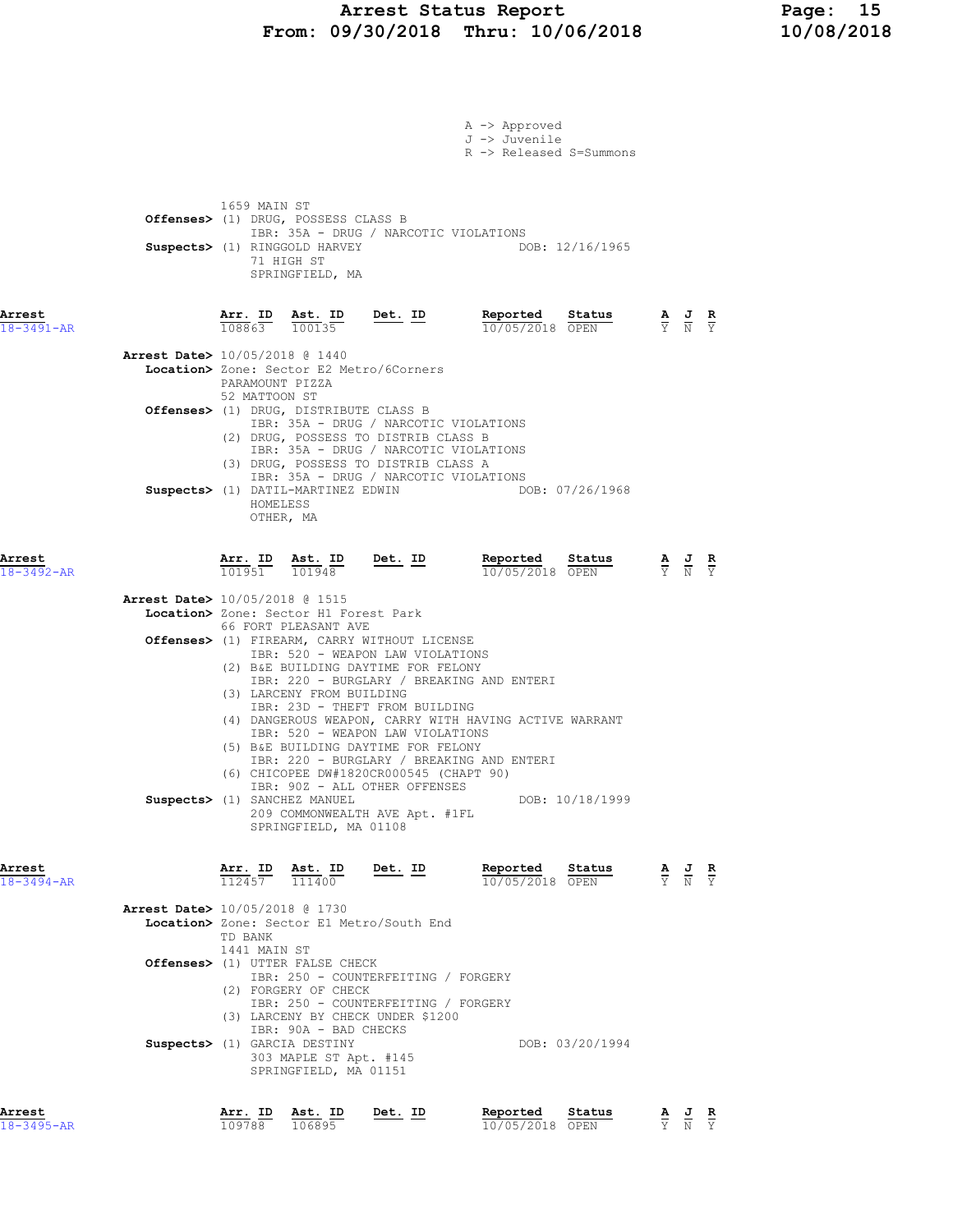# Arrest Status Report Page: 16<br>19/30/2018 Thru: 10/06/2018 10/08/2018 From: 09/30/2018 Thru: 10/06/2018

|                                                                  |                                                                        |                                                                                               |                                                                                                                                                                                                   | A -> Approved<br>J -> Juvenile<br>R -> Released S=Summons                                                    |                             |                                                                                                 |  |
|------------------------------------------------------------------|------------------------------------------------------------------------|-----------------------------------------------------------------------------------------------|---------------------------------------------------------------------------------------------------------------------------------------------------------------------------------------------------|--------------------------------------------------------------------------------------------------------------|-----------------------------|-------------------------------------------------------------------------------------------------|--|
| <b>Arrest Date&gt;</b> 10/05/2018 @ 1730                         | 81 SCHOOL ST<br>HOMELESS                                               | Suspects> (1) RAMOS MARGARITA<br>SPRINGFIELD, MA                                              | Location> Zone: Sector E2 Metro/6Corners<br>Offenses> (1) DEFAULT WARRANT - 1723CR007010<br>IBR: 90Z - ALL OTHER OFFENSES                                                                         | DOB: 07/24/1965                                                                                              |                             |                                                                                                 |  |
| Arrest<br>18-3496-AR                                             | $\frac{\text{Arr.}}{108847}$ $\frac{\text{B}}{101939}$                 |                                                                                               | <u>Det. ID</u>                                                                                                                                                                                    | <u>Reported</u><br>Status<br>10/05/2018 OPEN                                                                 |                             | $\frac{\mathbf{A}}{\mathbf{Y}}$ $\frac{\mathbf{J}}{\mathbf{N}}$ $\frac{\mathbf{R}}{\mathbf{Y}}$ |  |
| <b>Arrest Date&gt;</b> 10/05/2018 @ 1802                         | 415 FRANKLIN ST                                                        | Offenses> (1) DEFAULT WARRANT<br>(2) DEFAULT WARRANT                                          | Location> Zone: Sector B1 Liberty Heights<br>IBR: 90Z - ALL OTHER OFFENSES<br>IBR: 90Z - ALL OTHER OFFENSES                                                                                       |                                                                                                              |                             |                                                                                                 |  |
| Suspects> (1) MARK ANTHONY                                       | UNKNOWN                                                                | UNKNOWN, UK                                                                                   |                                                                                                                                                                                                   | DOB: 03/10/1994                                                                                              |                             |                                                                                                 |  |
| Arrest<br>18-3497-AR                                             | $\frac{\text{Arr.}}{\text{H544}}$ ID $\frac{\text{Ast.}}{\text{A919}}$ |                                                                                               | <u>Det.</u> ID                                                                                                                                                                                    | Reported Status<br>10/05/2018 OPEN                                                                           |                             | $\frac{\mathbf{A}}{\mathbf{Y}}$ $\frac{\mathbf{J}}{\mathbf{N}}$ $\frac{\mathbf{R}}{\mathbf{Y}}$ |  |
| Arrest Date> 10/05/2018 @ 2000                                   | 463 PARKER ST                                                          | Offenses> (1) DRUG, DISTRIBUTE CLASS B<br>Suspects> (1) MCNAMARA RUEBEN<br>1059 BERKSHIRE AVE | Location> Zone: Sector G2 P.P./Boston Rd.<br>IBR: 35A - DRUG / NARCOTIC VIOLATIONS<br>(2) DRUG, POSSESS TO DISTRIB CLASS B<br>IBR: 35A - DRUG / NARCOTIC VIOLATIONS<br>SPRINGFIELD, MA 01108-2878 | DOB: 01/17/1981                                                                                              |                             |                                                                                                 |  |
| Arrest<br>18-3498-AR<br><b>Arrest Date&gt;</b> 10/05/2018 @ 2000 | $\frac{\text{Arr.}}{\frac{1544}{4}}$<br>H544<br>463 PARKER ST          | Ast. ID<br>A919                                                                               | Det. ID<br>Location> Zone: Sector G2 P.P./Boston Rd.                                                                                                                                              | Reported<br>Status<br>10/05/2018 OPEN                                                                        | $\frac{A}{Y}$ $\frac{C}{N}$ | $rac{\mathbf{R}}{\mathrm{Y}}$                                                                   |  |
|                                                                  |                                                                        | Offenses> (1) DRUG, POSSESS CLASS B<br>Suspects> (1) VENNE JACQUI RENE<br>SPRINGFIELD, MA     | IBR: 35A - DRUG / NARCOTIC VIOLATIONS<br>93 GROCHMAL AVE Apt. #122                                                                                                                                | DOB: 06/14/1969                                                                                              |                             |                                                                                                 |  |
| Arrest<br>18-3499-AR<br><b>Arrest Date&gt;</b> 10/05/2018 @ 2055 | Arr. ID<br>108863                                                      | Ast. ID<br>107783                                                                             | Det. ID<br>Location> Zone: Sector A N. End/Memorial                                                                                                                                               | Reported<br>Status<br>10/05/2018 OPEN                                                                        |                             | $\frac{\mathbf{A}}{\mathbf{Y}}$ $\frac{\mathbf{J}}{\mathbf{N}}$ $\frac{\mathbf{R}}{\mathbf{Y}}$ |  |
|                                                                  | 2817 MAIN ST<br>HOMELESS<br>OTHER, MA                                  | (2) COUNTERFEIT NOTE, POSSESS<br>Suspects> (1) MORALES JULIO ENRIQUE                          | IBR: 90Z - ALL OTHER OFFENSES<br>IBR: 250 - COUNTERFEITING / FORGERY                                                                                                                              | Offenses> (1) DEFAULT WARRANT(DOCKET#: 1723CR000958, OP MV WITH LICENSE SUSPENDED, SPEED)<br>DOB: 03/19/1977 |                             |                                                                                                 |  |
| Arrest                                                           |                                                                        | Arr. ID Ast. ID                                                                               | Det. ID                                                                                                                                                                                           | Reported<br>Status                                                                                           |                             | AJR                                                                                             |  |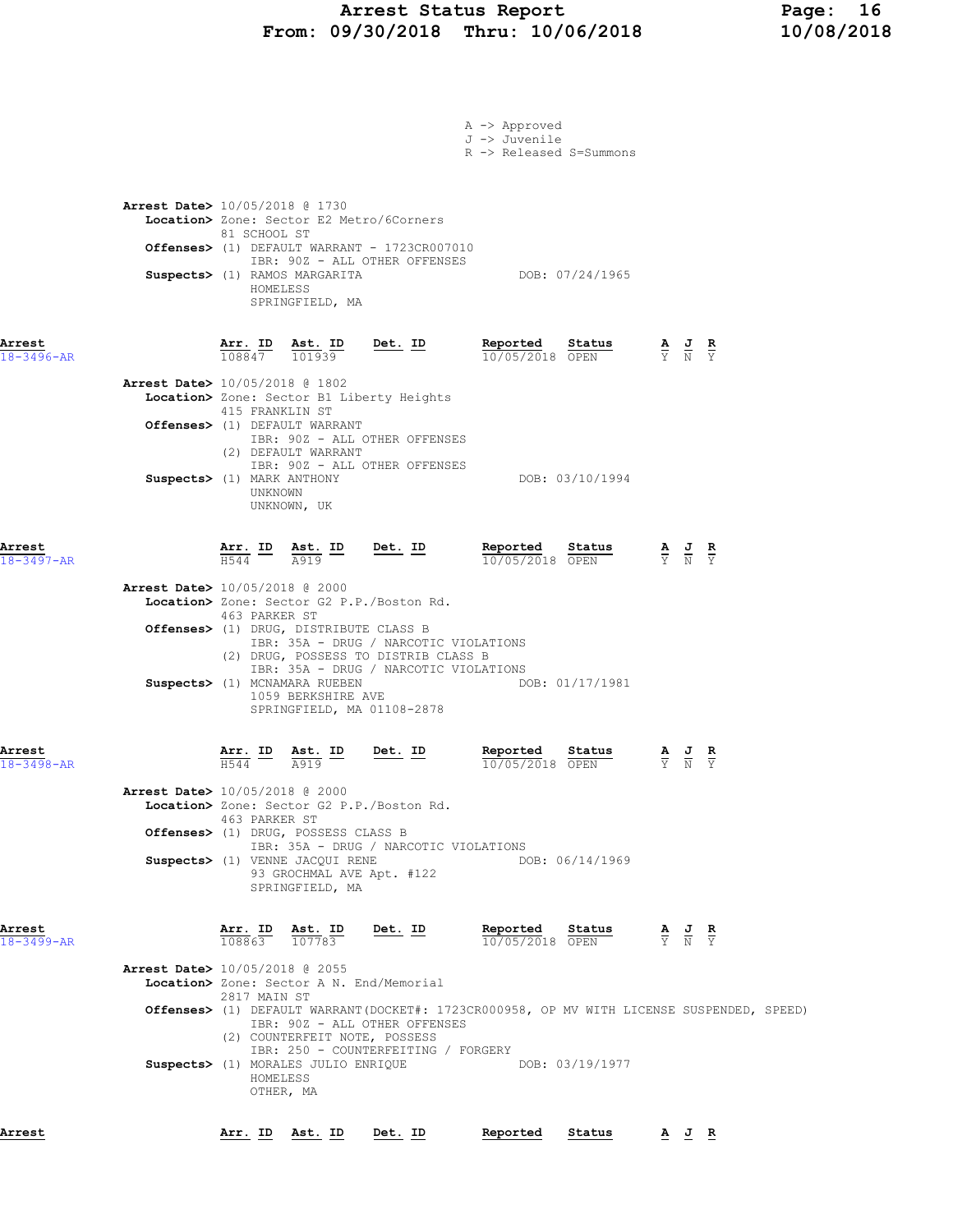#### Arrest Status Report Page: 17 From: 09/30/2018 Thru: 10/06/2018 10/08/2018

|                            |                                                                                                                                                                                                                                                                                                                                                                                                                          | A -> Approved<br>J -> Juvenile<br>R -> Released S=Summons |                                                                                                 |  |
|----------------------------|--------------------------------------------------------------------------------------------------------------------------------------------------------------------------------------------------------------------------------------------------------------------------------------------------------------------------------------------------------------------------------------------------------------------------|-----------------------------------------------------------|-------------------------------------------------------------------------------------------------|--|
| 18-3500-AR                 | 111388 100136<br><b>Arrest Date&gt;</b> 10/05/2018 @ 2133<br>Location> Zone: Sector F1 McKnight/Bay<br>117 DAWES ST<br>Offenses> (1) LICENSE SUSPENDED, OP MV WITH<br>IBR: 99 - TRAFFIC, TOWN BY-LAW OFFENSES<br>(2) REGISTRATION SUSPENDED, OP MV WITH<br>IBR: 99 - TRAFFIC, TOWN BY-LAW OFFENSES<br>(3) UNINSURED MOTOR VEHICLE<br>IBR: 99 - TRAFFIC, TOWN BY-LAW OFFENSES<br>(4) NUMBER PLATE VIOLATION TO CONCEAL ID | 10/05/2018 OPEN Y N Y                                     |                                                                                                 |  |
|                            | IBR: 99 - TRAFFIC, TOWN BY-LAW OFFENSES<br>Suspects> (1) CINTRON ARIEL M<br>1055 LIBERTY ST<br>SPRINGFIELD, MA 01104-1149                                                                                                                                                                                                                                                                                                | DOB: 07/03/1984                                           |                                                                                                 |  |
| Arrest<br>$18 - 3501 - AR$ | $\frac{\texttt{Arr.}}{112457}$ $\frac{\texttt{Ab.}}{111400}$<br>$Det. ID$<br>Arrest Date> 10/05/2018 @ 2231                                                                                                                                                                                                                                                                                                              | Reported<br>Status<br>10/05/2018 OPEN                     | $\frac{\mathbf{A}}{\mathbf{Y}}$ $\frac{\mathbf{J}}{\mathbf{N}}$ $\frac{\mathbf{R}}{\mathbf{Y}}$ |  |
|                            | <b>Location&gt;</b> Zone: Sector E2 Metro/6Corners<br>494 CENTRAL ST<br>Offenses> (1) TRESPASS<br>IBR: 90J - TRESPASS OF REAL PROPERTY<br>(2) DRUG, POSSESS CLASS E                                                                                                                                                                                                                                                      |                                                           |                                                                                                 |  |
|                            | IBR: 35A - DRUG / NARCOTIC VIOLATIONS<br>Suspects> (1) DIXON DAKWANTI SHAMAL THE DOB: 09/20/1993<br>133 WELLINGTON ST<br>SPRINGFIELD, MA                                                                                                                                                                                                                                                                                 |                                                           |                                                                                                 |  |
| Arrest<br>$18 - 3502 - AR$ | Arr. ID Ast. ID<br><u>Det.</u> ID<br>103493 T736                                                                                                                                                                                                                                                                                                                                                                         | Reported Status<br>10/06/2018 OPEN                        | $\frac{\mathbf{A}}{\mathbf{Y}}$ $\frac{\mathbf{J}}{\mathbf{N}}$ $\frac{\mathbf{R}}{\mathbf{Y}}$ |  |
|                            | <b>Arrest Date&gt;</b> 10/06/2018 @ 0200<br>Location> Zone: Sector A N. End/Memorial<br>57 BANCROFT ST                                                                                                                                                                                                                                                                                                                   |                                                           |                                                                                                 |  |
|                            | Offenses> (1) HARSH AND OBJECTIONABLE NOISE, M/V<br>IBR: 90Z - ALL OTHER OFFENSES<br>(2) HEIGHT, OPERATE MV WITH MODIFIED<br>IBR: 99 - TRAFFIC, TOWN BY-LAW OFFENSES<br>(3) UNLICENSED OPERATION OF MV<br>IBR: 99 - TRAFFIC, TOWN BY-LAW OFFENSES<br>Suspects> (1) FIGUEROA WILFREDO<br>542 SOUTHBRIDGE ST Apt. #4R<br>HOLYOKE, MA 01040                                                                                 | DOB: 10/03/1988                                           |                                                                                                 |  |
| Arrest<br>18-3503-AR       | <u>Arr. ID</u><br>Ast. ID<br><u>Det. ID</u><br>112497                                                                                                                                                                                                                                                                                                                                                                    | Reported<br>Status<br>10/06/2018 OPEN                     | $\frac{\mathbf{A}}{\mathbf{Y}}$ $\frac{\mathbf{J}}{\mathbf{N}}$ $\frac{\mathbf{R}}{\mathbf{Y}}$ |  |
|                            | <b>Arrest Date&gt;</b> 10/06/2018 @ 0930<br>Location> Zone: Sector F1 McKnight/Bay<br>FAMILY DOLLAR<br>644 STATE ST<br>Offenses> (1) FUGITIVE FROM JUSTICE ON COURT WARRANT<br>IBR: 90Z - ALL OTHER OFFENSES<br>Suspects> (1) JOHNSON TAMIKO RENEE<br>685 STATE ST Apt. #6<br>SPRINGFIELD, MA 01109                                                                                                                      | DOB: 07/24/1976                                           |                                                                                                 |  |
| Arrest<br>18-3504-AR       | Arr. ID<br>Ast. ID<br>Det. ID<br>$\frac{1}{1124}$ 71<br>$\overline{D1}54$                                                                                                                                                                                                                                                                                                                                                | Reported<br>Status<br>10/06/2018 OPEN                     | $\frac{J}{N}$ $\frac{R}{Y}$<br>$\frac{\mathbf{A}}{\mathrm{Y}}$                                  |  |

 Arrest Date> 10/06/2018 @ 1100 Location> Zone: Sector F2 Old&Upper Hill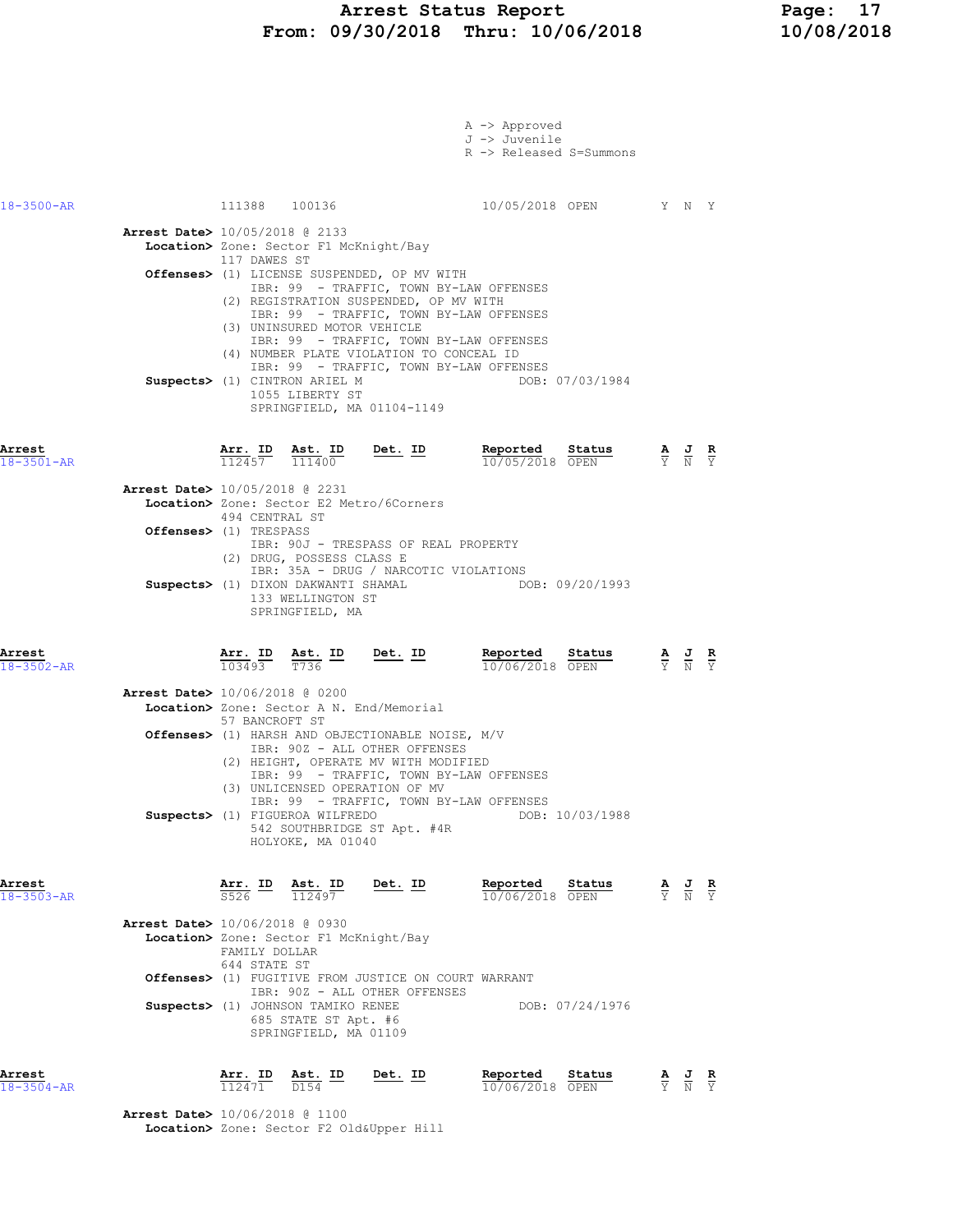|                            | A -> Approved<br>J -> Juvenile<br>R -> Released S=Summons                                                                                                                                                                                                                                                                                             |                                                                                                 |  |
|----------------------------|-------------------------------------------------------------------------------------------------------------------------------------------------------------------------------------------------------------------------------------------------------------------------------------------------------------------------------------------------------|-------------------------------------------------------------------------------------------------|--|
|                            | SE SECTOR<br>204 MASSACHUSETTS AVE<br>Offenses> (1) B&E BUILDING DAYTIME FOR FELONY<br>IBR: 220 - BURGLARY / BREAKING AND ENTERI<br>(2) A&B ON +60 / DISABLED WITH INJURY<br>IBR: 13A - AGGRAVATED ASSAULT<br>Suspects> (1) ARCE LIZVETTE DELIS<br>DOB: 11/06/1989<br>182 NARRAGANSETT BLVD<br>CHICOPEE, MA                                           |                                                                                                 |  |
| Arrest<br>$18 - 3505 - AR$ | $\frac{\texttt{Arr. ID}}{101389}$ $\frac{\texttt{ Ast. ID}}{K456}$ $\frac{\texttt{ID}}{201389}$<br>Reported Status<br>10/06/2018 OPEN                                                                                                                                                                                                                 | $\frac{\mathbf{A}}{\mathbf{Y}}$ $\frac{\mathbf{J}}{\mathbf{N}}$ $\frac{\mathbf{R}}{\mathbf{Y}}$ |  |
|                            | <b>Arrest Date&gt;</b> 10/06/2018 @ 1130<br>Location> Zone: Sector H1 Forest Park<br>MAIN ST<br>Offenses> (1) DRUG, DISTRIBUTE CLASS A<br>IBR: 35A - DRUG / NARCOTIC VIOLATIONS<br>(2) DRUG, DISTRIBUTE CLASS B<br>IBR: 35A - DRUG / NARCOTIC VIOLATIONS<br>Suspects> (1) WATT JERMAINE KASSEEN<br>DOB: 06/02/1977<br>16 JASPER ST<br>SPRINGFIELD, MA |                                                                                                 |  |
| Arrest<br>$18 - 3506 - AR$ | Arr. ID Ast. ID Det. ID<br>Reported Status<br>$\overline{101389}$ K456<br>10/06/2018 OPEN                                                                                                                                                                                                                                                             | $\frac{\mathbf{A}}{\mathbf{Y}}$ $\frac{\mathbf{J}}{\mathbf{N}}$ $\frac{\mathbf{R}}{\mathbf{Y}}$ |  |
|                            | <b>Arrest Date&gt;</b> 10/06/2018 @ 1130<br>Location> Zone: Sector H1 Forest Park<br>MAIN ST<br>Offenses> (1) DRUG, POSSESS CLASS A<br>IBR: 35A - DRUG / NARCOTIC VIOLATIONS<br>(2) DRUG, POSSESS CLASS B<br>IBR: 35A - DRUG / NARCOTIC VIOLATIONS<br>Suspects> (1) SODEN CODY<br>DOB: 10/02/1995<br>31 COLUMBIA DR<br>AGAWAM, MA                     |                                                                                                 |  |
| Arrest<br>$18 - 3507 - AR$ | Ast. ID<br>Det. ID<br>Reported<br>Arr. ID<br>Status<br>101389<br>K456<br>10/06/2018 OPEN                                                                                                                                                                                                                                                              | $\frac{\mathbf{A}}{\mathbf{Y}}$ $\frac{\mathbf{J}}{\mathbf{N}}$ $\frac{\mathbf{R}}{\mathbf{Y}}$ |  |
|                            | <b>Arrest Date&gt;</b> 10/06/2018 @ 1130<br>Location> Zone: Sector H1 Forest Park<br>MAIN ST<br>Offenses> (1) DRUG, POSSESS CLASS B<br>IBR: 35A - DRUG / NARCOTIC VIOLATIONS<br>(2) DRUG, POSSESS CLASS A<br>IBR: 35A - DRUG / NARCOTIC VIOLATIONS<br>Suspects> (1) LAPLANTE JACOB GALLIVAN DOB: 09/13/1992<br>64 PHELPS ST<br>EASTHAMPTON, MA        |                                                                                                 |  |
| Arrest<br>$18 - 3508 - AR$ | Arr. ID Ast. ID<br>Reported<br>Status<br>$Det.$ ID<br>H544<br>109804<br>10/06/2018 OPEN                                                                                                                                                                                                                                                               | $\frac{\mathbf{A}}{\mathbf{Y}}$ $\frac{\mathbf{J}}{\mathbf{N}}$ $\frac{\mathbf{R}}{\mathbf{Y}}$ |  |
|                            | <b>Arrest Date&gt;</b> 10/06/2018 @ 1816<br>Location> Zone: Sector E2 Metro/6Corners<br>CHESTNUT ST<br>Offenses> (1) DRUG, POSSESS CLASS B<br>IBR: 35A - DRUG / NARCOTIC VIOLATIONS<br>Suspects> (1) BUTTS THOMAS GLENN<br>DOB: 04/10/1961<br>10 PELHAM ST<br>SPRINGFIELD, MA                                                                         |                                                                                                 |  |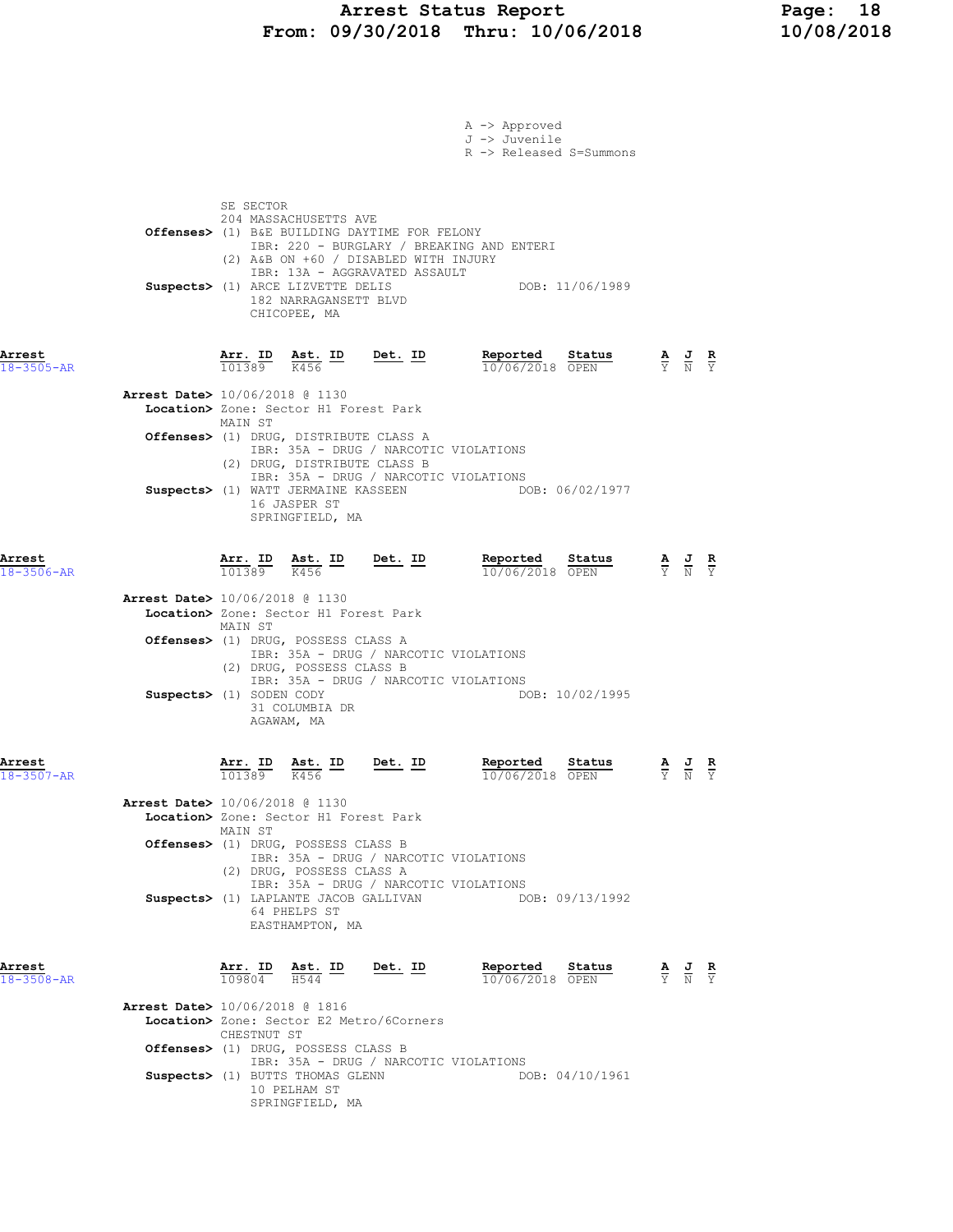### Arrest Status Report Page: 19 From: 09/30/2018 Thru: 10/06/2018 10/08/2018

|                            |                                          |                                |                                                                                |                                                                                                                                | A -> Approved<br>J -> Juvenile<br>R -> Released S=Summons               |                                                                                                       |
|----------------------------|------------------------------------------|--------------------------------|--------------------------------------------------------------------------------|--------------------------------------------------------------------------------------------------------------------------------|-------------------------------------------------------------------------|-------------------------------------------------------------------------------------------------------|
| Arrest<br>18-3509-AR       |                                          | Arr. ID<br>109804              | <u>Ast. ID</u><br>H544                                                         | Det. ID                                                                                                                        | Reported Status<br>10/06/2018 OPEN                                      | $\frac{\mathbf{A}}{\overline{Y}}$ $\frac{\mathbf{J}}{\overline{N}}$ $\frac{\mathbf{R}}{\overline{Y}}$ |
|                            | Arrest Date> 10/06/2018 @ 1816           | CHESTNUT ST                    | Location> Zone: Sector E2 Metro/6Corners                                       |                                                                                                                                |                                                                         |                                                                                                       |
|                            |                                          |                                | Offenses> (1) DRUG, POSSESS CLASS B                                            | IBR: 35A - DRUG / NARCOTIC VIOLATIONS                                                                                          |                                                                         |                                                                                                       |
|                            |                                          |                                | Suspects> (1) TWINING DAVID MICHAEL<br>769 WORTHINGTON ST<br>SPRINGFIELD, MA   |                                                                                                                                | DOB: 09/29/1971                                                         |                                                                                                       |
| Arrest<br>18-3510-AR       |                                          |                                | $\frac{\texttt{Arr. ID}}{103493}$ $\frac{\texttt{ Ast. ID}}{108853}$ Det. ID   |                                                                                                                                | Reported<br>Status<br>10/06/2018 OPEN                                   | $\frac{\mathbf{A}}{\mathbf{Y}}$ $\frac{\mathbf{J}}{\mathbf{N}}$ $\frac{\mathbf{R}}{\mathbf{Y}}$       |
|                            | Arrest Date> 10/06/2018 @ 2014           | 202 WESTFORD AVE               | Location> Zone: Sector F2 Old&Upper Hill                                       |                                                                                                                                |                                                                         |                                                                                                       |
|                            |                                          | (3) SPEEDING                   | Offenses> (1) DEFAULT WARRANT                                                  | IBR: 90Z - ALL OTHER OFFENSES<br>(2) UNLICENSED OPERATION OF MV<br>IBR: 99 - TRAFFIC, TOWN BY-LAW OFFENSES                     |                                                                         |                                                                                                       |
|                            |                                          |                                | Suspects> (1) SMITH SHADAI OMARIE<br>49 REED ST Apt. #3RDFL<br>SPRINGFIELD, MA | IBR: 99 - TRAFFIC, TOWN BY-LAW OFFENSES                                                                                        | DOB: 01/21/1999                                                         |                                                                                                       |
| Arrest<br>$18 - 3511 - AR$ |                                          | $\frac{\texttt{Arr.}}{109788}$ | Ast. ID<br>101951                                                              | Det. ID                                                                                                                        | Reported<br>Status<br>10/06/2018 OPEN                                   | $\frac{\mathbf{A}}{\mathbf{Y}}$ $\frac{\mathbf{J}}{\mathbf{N}}$ $\frac{\mathbf{R}}{\mathbf{N}}$       |
|                            | Arrest Date> 10/06/2018 @ 2126           |                                |                                                                                | Location> Zone: Sector B1 Liberty Heights                                                                                      |                                                                         |                                                                                                       |
|                            |                                          | CASS ST                        |                                                                                |                                                                                                                                |                                                                         |                                                                                                       |
|                            |                                          |                                | (2) DRUG, POSSESS CLASS A                                                      | IBR: 90Z - ALL OTHER OFFENSES<br>IBR: 35A - DRUG / NARCOTIC VIOLATIONS                                                         | <b>Offenses&gt;</b> (1) Bicycles; operation and equipment; regulations; |                                                                                                       |
|                            |                                          |                                | Suspects> (1) MORALES EDWIN JOSE<br>44 BROOKLINE AVE<br>SPRINGFIELD, MA        |                                                                                                                                | DOB: 11/17/1990                                                         |                                                                                                       |
| Arrest<br>$18 - 3512 - AR$ |                                          | Arr. ID<br>C802                | Ast. ID<br>D662                                                                | Det. ID                                                                                                                        | Reported<br>Status<br>10/06/2018 OPEN                                   | $\frac{\mathbf{A}}{\mathbf{Y}}$ $\frac{\mathbf{J}}{\mathbf{N}}$ $\frac{\mathbf{R}}{\mathbf{Y}}$       |
|                            | <b>Arrest Date&gt;</b> 10/06/2018 @ 2213 | 33 SALEM ST                    | Location> Zone: Sector E2 Metro/6Corners                                       |                                                                                                                                |                                                                         |                                                                                                       |
|                            |                                          |                                |                                                                                | Offenses> (1) LICENSE SUSPENDED, OP MV WITH<br>IBR: 99 - TRAFFIC, TOWN BY-LAW OFFENSES<br>(2) DRUG, POSSESS TO DISTRIB CLASS A |                                                                         |                                                                                                       |
|                            | Suspects> (1) CARMONA IVAN               |                                | SPRINGFIELD, MA                                                                | IBR: 35A - DRUG / NARCOTIC VIOLATIONS<br>136 HAMPDEN IO ST Apt. #2FL                                                           | DOB: 11/17/1991                                                         |                                                                                                       |
|                            |                                          |                                |                                                                                |                                                                                                                                |                                                                         |                                                                                                       |

Totals<br>----------------------------------------------- Open Cases: 82 Closed Cases: 0 Protective Custody: 0